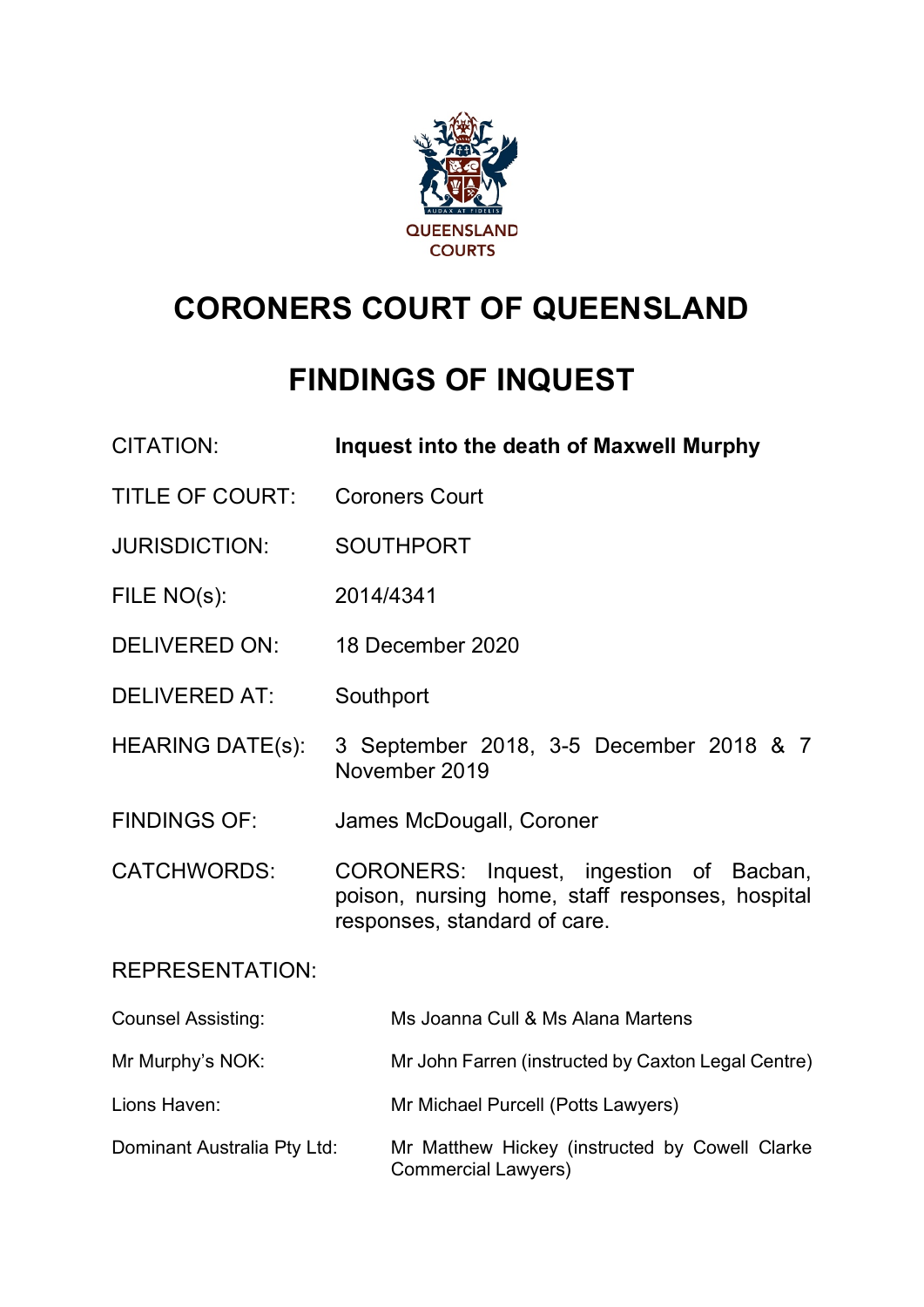# **Contents**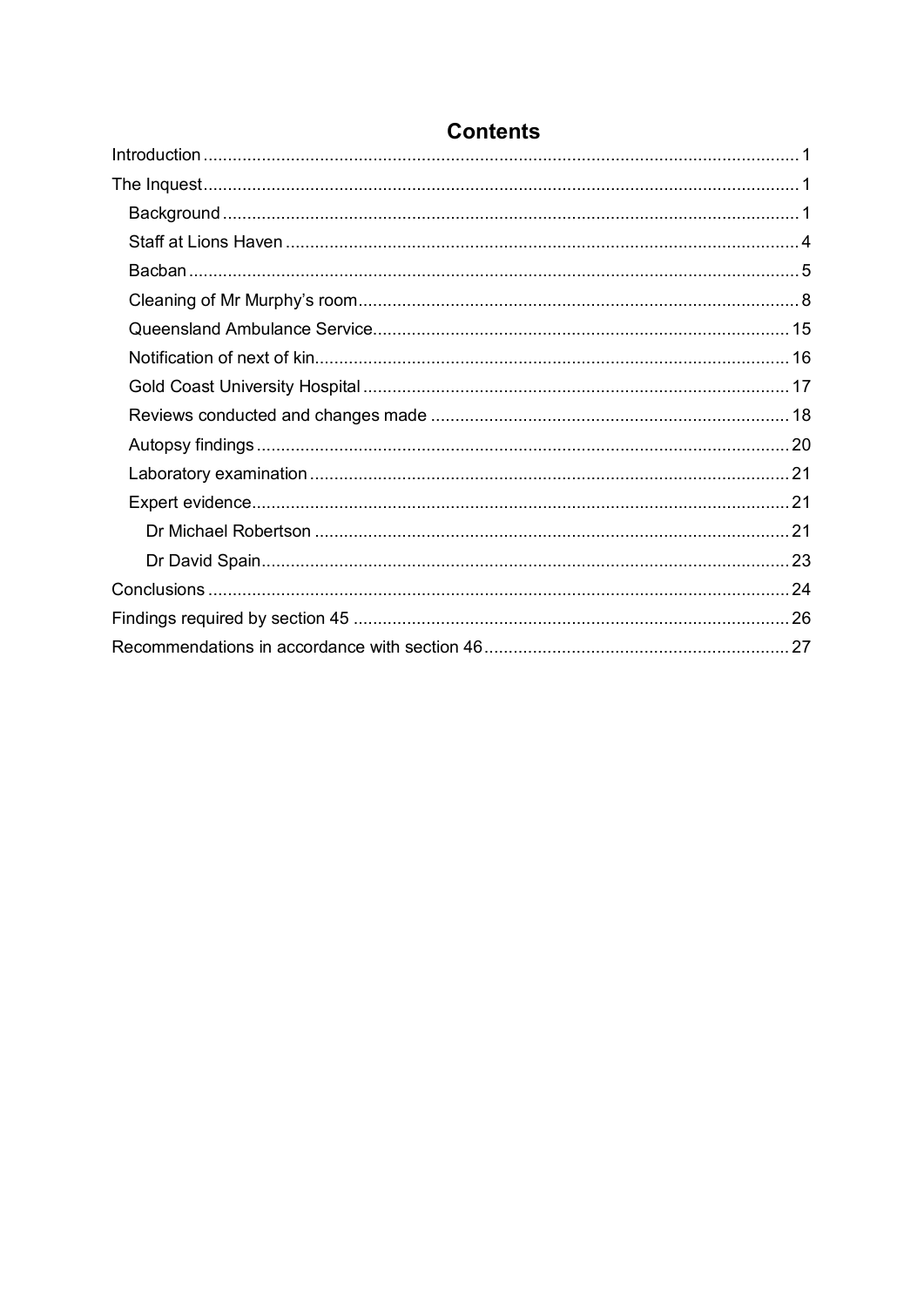## <span id="page-2-0"></span>**Introduction**

- 1. Mr Maxwell Murphy was 89 years old at the time of his death.
- 2. He had been a resident of Lions Haven for the Aged (Lions Haven) for five years prior to his death.
- 3. On 21 November 2014, Mr Murphy ingested a substance.
- 4. Mr Murphy was discovered by a personal carer at around 1430 coughing and leaning over the sink in his bathroom. An open bottle of Bacban was located in his bathroom. He complained of a burning sensation. As a consequence, the Poisons Information Line (PIC) was contacted and Mr Murphy was monitored.
- 5. Throughout the afternoon, Mr Murphy continued to cough, salivated excessively and complained of burning. He also complained of an inability to swallow. Later he was observed to be coughing up blood.
- 6. Mr Murphy was subsequently observed to have difficulties breathing. He was given oxygen and the Queensland Ambulance Service (QAS) was contacted at 1700.
- 7. QAS officers arrived at 1715 and transported Mr Murphy to the Gold Coast University Hospital (GCUH).
- 8. Mr Murphy was intubated and ventilated in the Emergency Department (ED) to maintain his airway. CT scan post intubation showed no evidence of perforation but there was oedema of the oropharynx and tissues around the endotracheal tube.
- 9. Mr Murphy was admitted to the Intensive Care Unit (ICU) where he underwent an endoscopy and was diagnosed with corrosive esophagitis.
- 10. Mr Murphy subsequently developed ventricular tachycardia followed by cardiac asystole. He died at 0420 on 24 November 2014.

## <span id="page-2-1"></span>**The Inquest**

#### <span id="page-2-2"></span>*Background*

- 11. Mr Murphy's next of kin raised concerns regarding the circumstances in which the bottle of Bacban was left in Mr Murphy's room. Additionally, there was uncertainty regarding the substance and volume consumed by Mr Murphy, the advice provided by the PIC and whether medical treatment should have been sought for Mr Murphy at an earlier time.
- 12. As there was uncertainty concerning the circumstances leading up to Mr Murphy's death, in accordance with section 28 of the *Coroners Act 2003* ('the Act'), I directed that an inquest be held into Mr Murphy's death.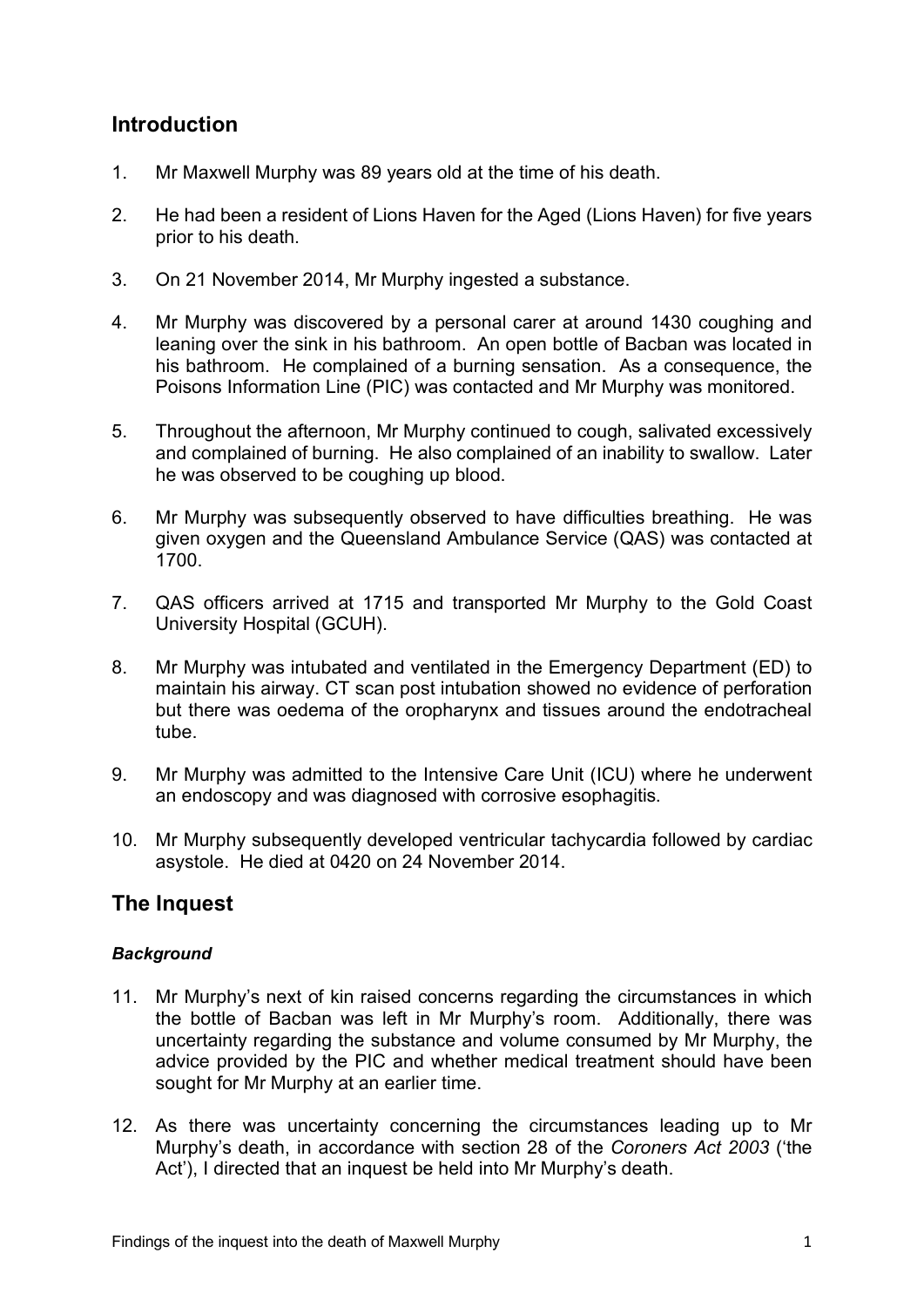- 13. On 2 September 2018, a pre-inquest conference was held.
- 14. The issues identified at the pre-inquest conference to be explored at the inquest were:
	- a. The findings required by section 45(2) of the Act, namely the identity of the deceased, how he died, when he died, where he died and what caused his death.
	- b. With respect to section  $45(2)(b)$  and  $45(2)(e)$ :
		- i. The substance and quantity of substance that Mr Murphy most likely ingested on 21 November 2014;
		- ii. How the bottle of Bacban found in Mr Murphy's bathroom came to be there and who left it there;
		- iii. The accuracy and adequacy of the information given to the Poisons Information Line NSW by Pamela Fox as to the substance and quantity of that substance ingested by Mr Murphy;
		- iv. The adequacy of the response of staff from Lions Haven to Mr Murphy's medical situation on 21 November 2014;
		- v. Whether the changes made to policies and procedures and training by Lions Haven following the incident involving Mr Murphy are adequate;
		- vi. The adequacy and accuracy of the Dominant Pty Ltd Material Data Safety Sheets for Bacban and whether any changes to these data sheets are required;
		- vii. The adequacy and accuracy of the information regarding the impacts of Bacban (at its various concentrates) held by the Queensland and NSW Poisons Information Centre (PIC);
		- viii. The adequacy of information given to Lions Haven by NSW PIC;
		- ix. The adequacy of the information given to GCUH by Queensland PIC; and
		- x. Whether any changes to the information held and advice provided by Queensland and NSW PIC are required.
	- c. Whether there are any comments or recommendations that ought to be made pursuant to section 46 of the Act*.*
- 15. Leave was granted to the legal representatives for Mr Murphy's next of kin, Lions Haven and Dominant Australia Pty Ltd to appear at the inquest.
- 16. Prior to the inquest commencing, a brief of evidence (BOE) was prepared and distributed. The BOE contained:
	- Reports from the Queensland Police Service (QPS);
	- Autopsy report:
	- Mr Murphy's records from Lions Haven, QAS and GCUH;
	- Statements from Lions Haven Staff and QAS paramedics;
	- Memorandums, incident report and staff training information from Lions Haven;
	- Information provided by Mr Murphy's family members;
	- Information provided by Dominant Australia Pty Ltd (Dominant);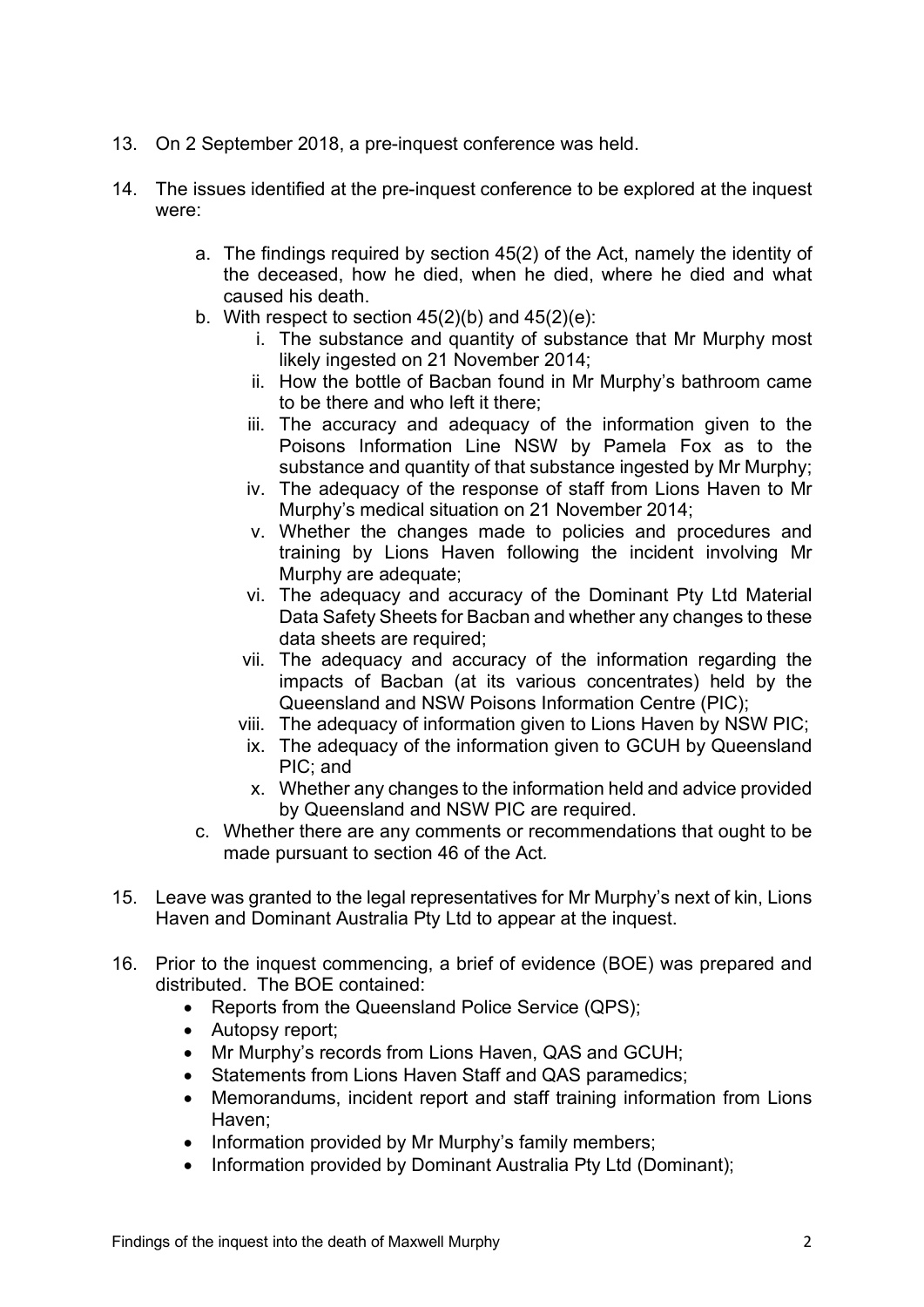- Information provided by Queensland and NSW PICs;
- Statement from a senior chemist; and
- Expert reports from a toxicologist and emergency physician.
- 17. The inquest was held on 3 5 December 2018 and 7 November 2019.
- 18. The inquest heard oral evidence from:
	- Glenn Connell;
	- Andrew Dawson;
	- Colleen Dicks;
	- Pamela Fox;
	- Hanson Le:
	- Janet Mason;
	- Catherine Newman;
	- Tony Peter;
	- Janelle Preston;
	- Damian Rankin;
	- Michael Robertson;
	- Michelle Todd:
	- Yvonne Waddington;
	- Karin Wilde; and
	- Carol Wiley.
- *19.* RN Marindire was unable to be located and served with a notice to appear so he was not able to be examined or cross-examined regarding the statement he provided to the QPS. QPS investigations indicate RN Marindire no longer resides or works in Australia.

#### *Maxwell Murphy*

- 20. Mr Murphy was born on 20 October 1925 to an unmarried 19 year old Roman Catholic girl and placed in a children's home after his birth. He was adopted when he was 15 months old.
- 21. At 15 years and 8 months old, Mr Murphy changed his surname to Murphy and lied about his age to enlist in the Army. He fought for Australia in World War II in Darwin as one of the original Darwin Defenders.
- 22. Mr Murphy met his wife and they married despite her family's disapproval of Mr Murphy. Their union, which lasted 67 years until Mrs Murphy's death, produced two children, five grandchildren, 13 great grandchildren and 14 great great grandchildren.
- 23. After the war, Mr Murphy worked in the building industry and as a security guard.
- 24. Mr Murphy was an active participant in his local Returned and Services League (RSL) and held positions of President and Vice-President in a number of chapters. Mr Murphy would also attend Darwin in February every year to commemorate the bombing of Darwin.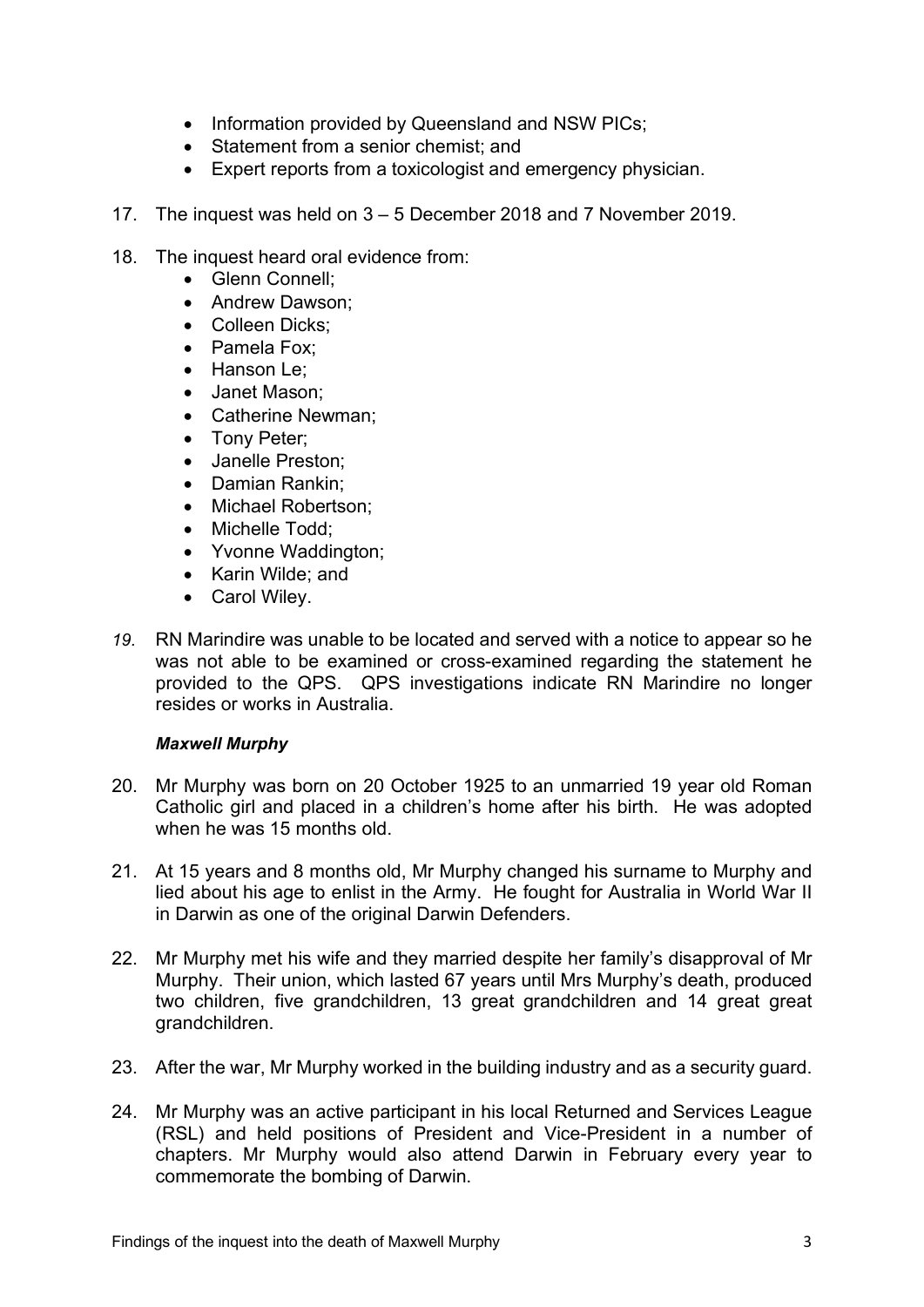- 25. Mr Murphy loved sports and having a beer with his mates. He was an active member in the community volunteering his time in the Campervan Club, visiting RSL members in hospital and managing raffles to raise funds.
- 26. In September 2009, Mr Murphy became a resident of Lions Haven with his wife. Mrs Murphy died in August 2012.
- 27. Lions Haven records recorded Mr Murphy's diagnoses were '*short term memory decline*', a history of prostate cancer and recent skin conditions. Mr Murphy was relatively independent with his activities of daily living. Ms Newman (Lions Haven facility manager) says that she understood that Mr Murphy suffered from unspecified dementia.
- 28. In 2013, a Psychogeriatric Assessment Scale (PAS) assessment was conducted on Mr Murphy which indicated he had a moderate cognitive impairment. The PAS assessment was administered again on 9 September 2014 and indicated Mr Murphy had a severe cognitive impairment.
- 29. The Lions Haven records indicate that in June 2014 it was determined that Mr Murphy was to be provided with his medication and for staff to observe that he ingested his medicine.
- 30. In November 2014, Mr Murphy's daily medications included Aspirin, Clopidogrel, Metoprolol, Omeprazole, Perindoprilarginine, Prednisone and Rosuvastatin.

#### <span id="page-5-0"></span>*Staff at Lions Haven*

- 31. Ms Catherine Newman was the Facility Manager who was responsible for the day to day operations at Lions Haven. She had been in this role for approximately six years. Prior to that she was the Quality Manager at Lions Haven. Ms Newman had worked at Lions Haven for 16 years.
- 32. Ms Colleen Dix was the Quality Manager at Lions Haven. She had worked at Lions Haven for approximately ten years.
- 33. Registered Nurse (RN) Pamela Fox was the clinical nurse manager at Lions Haven. RN Fox was responsible for the overall management of the registered nurses employed at the facility. At the time of Mr Murphy's death she had been in the role for two months.
- 34. RN Marindire was a registered nurse with over ten years' experience. At the time of Mr Murphy's death he had been employed at Lions Haven for one month.
- 35. Personal Care Assistant (PCA) Florence Paul was a personal carer with over seven years' experience.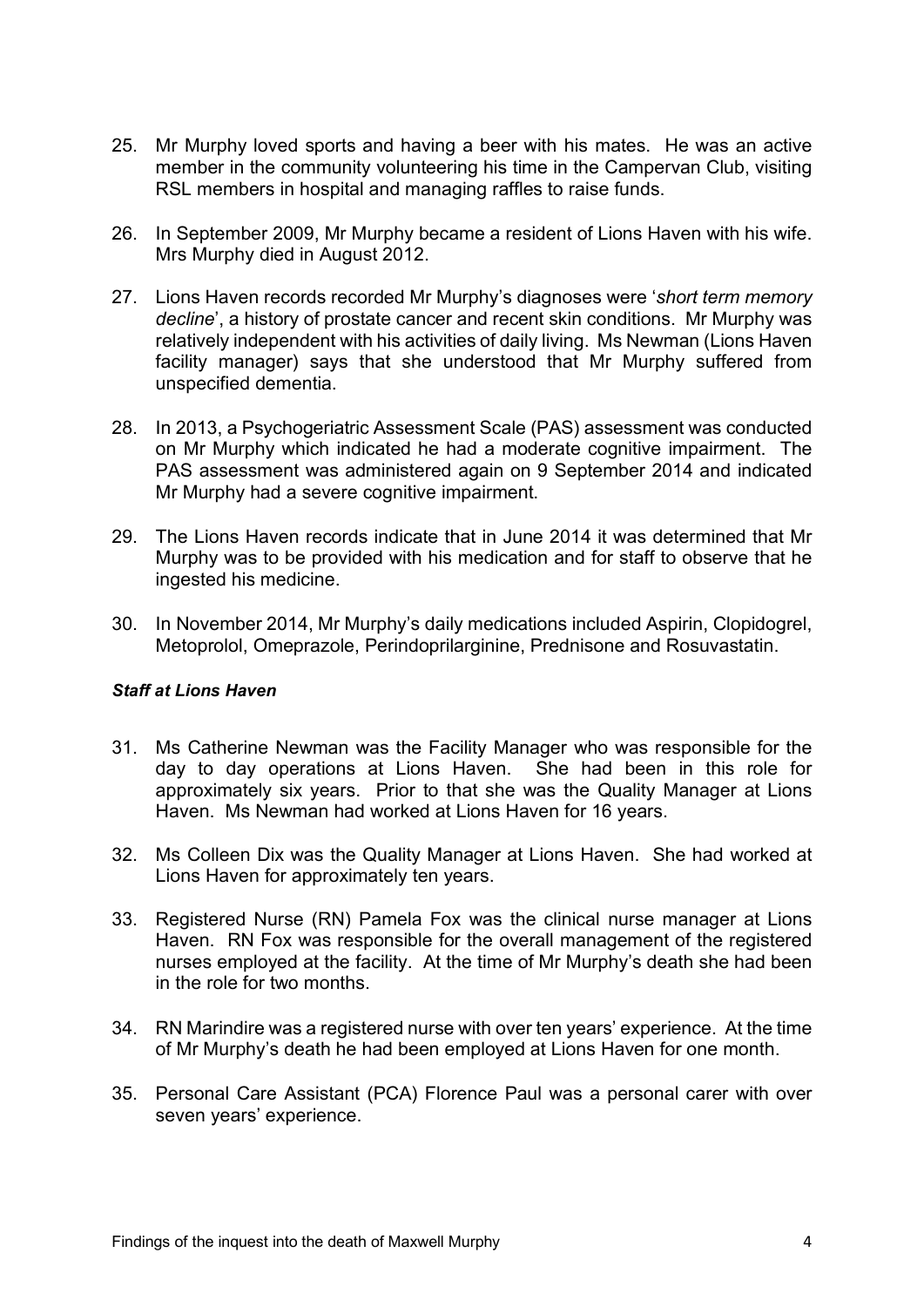- 36. PCA Janelle Preston was a personal carer who had worked at Lions Haven for 18 months. Whilst working as a PCA she was also studying a Bachelor of Nursing.
- 37. PCAs were responsible for assisting residents with the activities of daily living such as personal hygiene and feeding.
- 38. Ms Caryn Wilde was the Team Leader of the environmental team which consisted of cleaning and laundry services. She had been in this role at Lions Haven for ten years at the time of Mr Murphy's death.
- 39. Ms Janet Mason was an environment officer with four years' experience as a cleaner. She had been employed at Lions Haven for 18 months at the time of Mr Murphy's death.

#### <span id="page-6-0"></span>*Bacban*

- 40. Bacban is a no rinse sanitiser produced by Dominant Pty Ltd which contains Quaternary Ammonium Compound (QAC).
- 41. The National Occupational Health and Safety Commission (NOHSC) has declared the Approved Criteria for Classifying Hazardous Substances, 3rd Edition (Standard). This is a national standard declared by NOHSC under section 38(1) of the *National Occupational Health and Safety Commission Act 1985 (Commonwealth)* which prescribe preventive action to avert occupational deaths, injuries and diseases. Table 8 in the Standard, in conjunction with the definition of a corrosive (pH of 2 or less, or 11.5 or greater) reveals that only a substance with a concentration of more than 10% QAC is classified as a corrosive.
- 42. Dominant produced a Material Safety Data Sheet (MSDS) for Bacban in accordance with the National Code of Practice for the Preparation of Material Safety Data Sheets.
- 43. The MSDS for Bacban at the time of Mr Murphy's death was dated 2 August 2012. It provided the following information:
	- a. It contained between 1 10% QAC;
	- b. It had a pH of 7.0;
	- c. First aid measures are not to induce vomiting and to immediately wash out mouth with water. Medical attention was to be sought if irritation persists;
	- d. Advice to doctor was to treat symptomatically. For advice contact a PIC; and
	- e. Toxicological information noted that Bacban may be harmful if swallowed. Ingestion may cause nausea, abdominal irritation, pain, mouth and throat irritation and vomiting.
- 44. The Technical Bulletin issued for Bacban in May 2005 recommends 2ml of Bacban in 500ml of water and 3ml in 750ml of water. The Technical Bulletin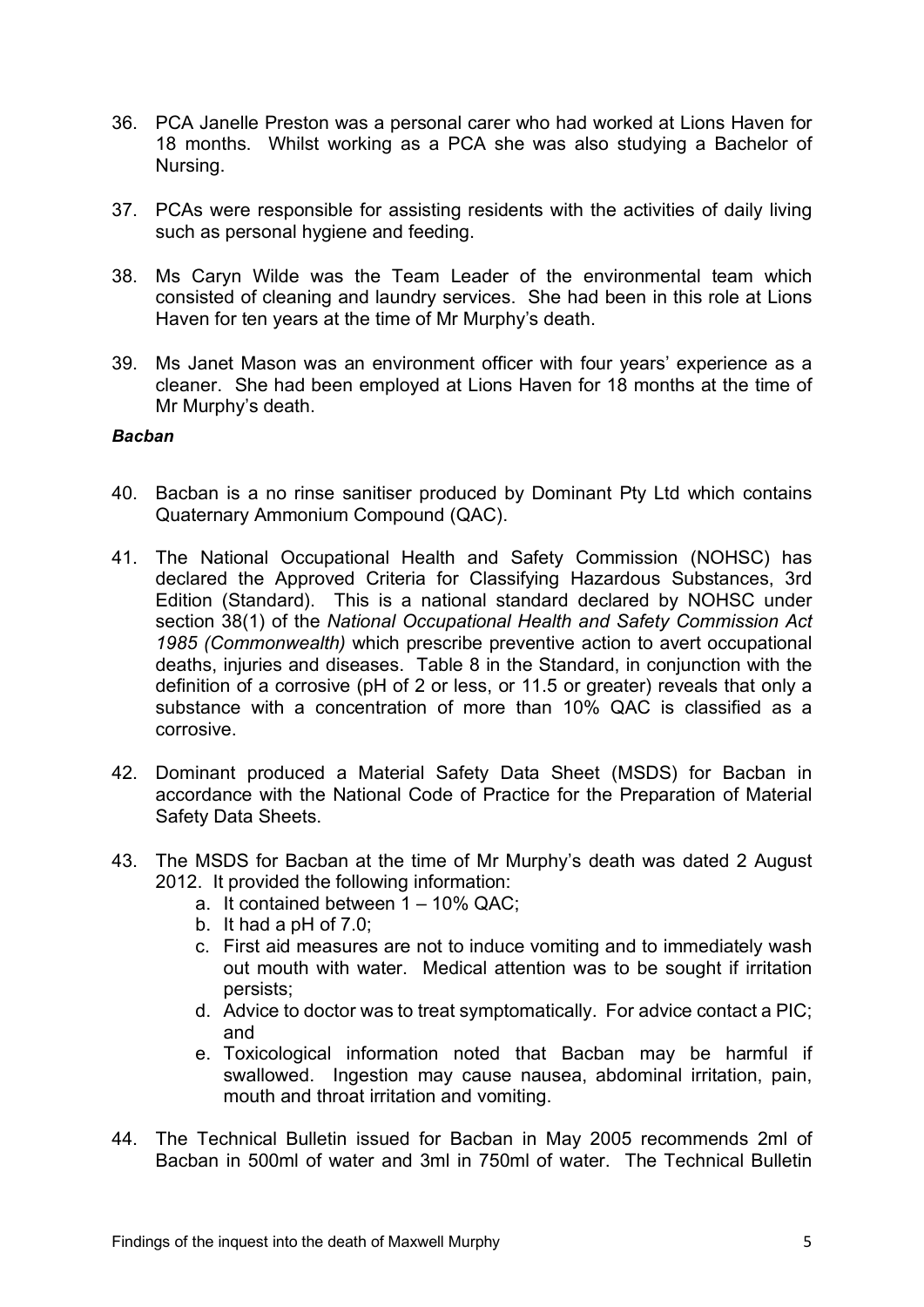advises that at this level of dilution it is 200 parts per million of QAC which would equate to QAC concentration of approximately 0.022%.

- 45. POISINDEX is a detailed toxicology database designed to identify and provide ingredient information on over 750,000 commercial, pharmaceutical and biological substances. It provides treatment information, clinical effects and range of toxicity for exposures to the listed substances along with a treatment protocol for unknown toxins.
- 46. NSW PIC advised that the data contained in POISINDEX is that Bacban at a concentration of below 7.5% is not corrosive[1.](#page-7-0) NSW Poisons say that the severity and persistence of symptoms would be the major indication for hospital treatment. Therefore, callers are advised to seek medical attention if their signs and symptoms warrant it or if the patient had known and disclosed additional risk factors (eg., high risk of aspiration).
- 47. Glenn Connell, accounts manager at Dominant, would attend Lions Haven monthly to undertake stocktake of the chemicals at Lions Haven and order any chemicals required, train new staff to use chemicals and conduct yearly safe chemical handling training as part of Lion Haven's accreditation process.
- 48. Mr Connell would check the consistency and accuracy of the dispensing equipment on his attendances. As part of this process, he would on occasions connect a bottle to the Bacban dispensing container (in concentrated form) and dilute Bacban into a small bottle for use by cleaning staff.
- 49. Mr Connell says that doors to where chemicals were stored at Lions Haven were always locked and he required staff members to unlock these rooms for him to be able to access.
- 50. Chemicals were delivered to Lions Haven in concentrated or '*neat*' form and diluted by Lions Haven staff on site.
- 51. Bacban was delivered to Lions Haven in five litre (**L**) containers in concentrated form of 4.9% at the time of Mr Murphy's death. In keeping with definition in the Standard, this concentration of Bacban with a pH of  $7.0 \pm 0.5$  (neutral) would be considered to be nonhazardous and non-corrosive.
- 52. These containers of Bacban were stored in the cleaning rooms within the three 'houses' of Lions Haven, in the kitchen and the laundry. Each bottle came with commercial labels from Dominant which included directions on how to dilute Bacban.

<span id="page-7-0"></span><sup>&</sup>lt;sup>1</sup> NSW PIC also provided information from POISINDEX that was modified in January 2018 (and therefore possibly not available at the time Mr Murphy ingested the substance), that there had been five elderly patients with dementia who had digested QAC at 10% concentration. Four of these patients developed burning oral pain and sialorrhea (drooling or excessive salivation) whereas the fifth patient developed severe symptoms and died. The patient's autopsy indicated marked corrosive injury to the gastrointestinal tract.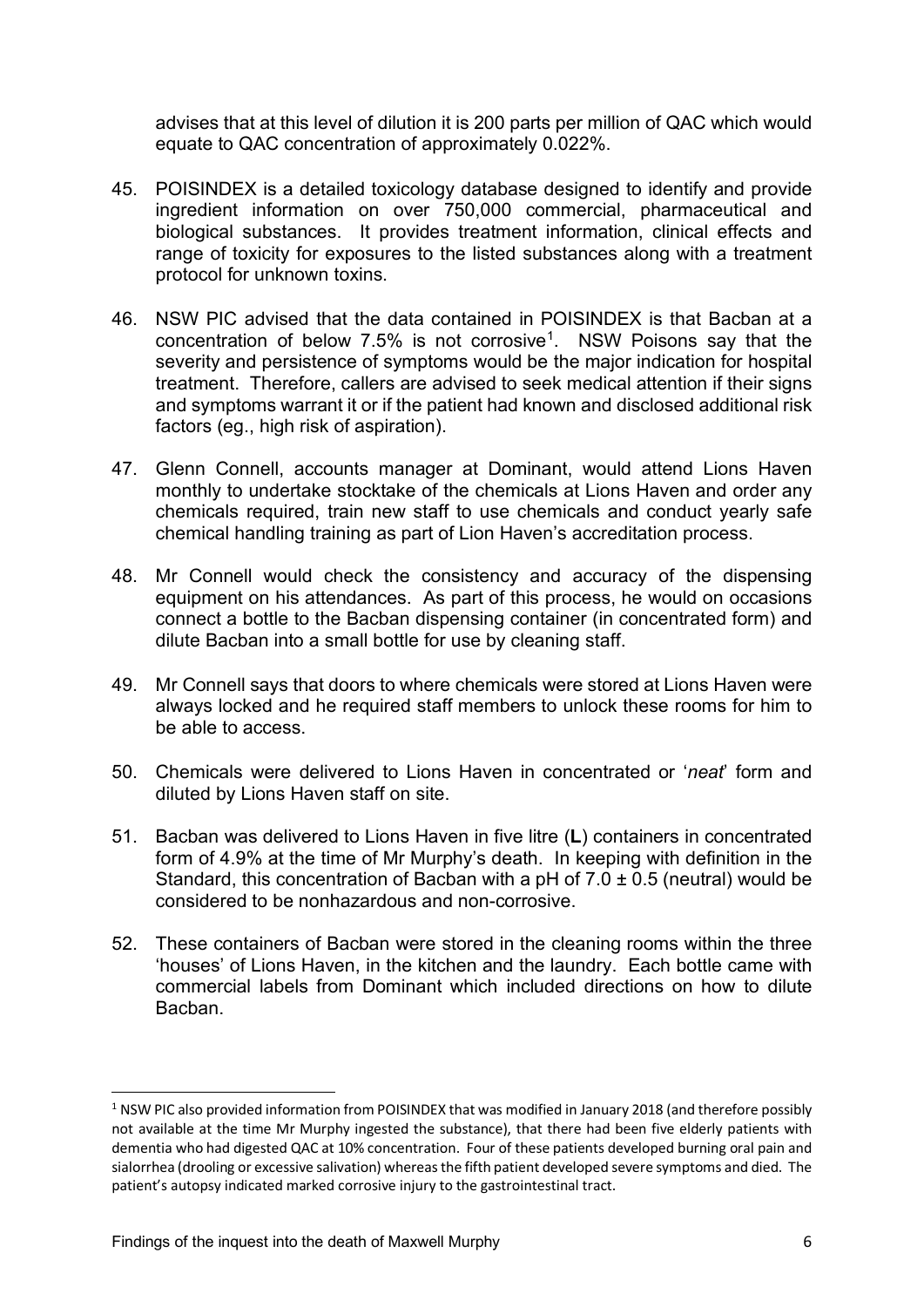- 53. In each of the cleaning rooms, the 5L bottles of Bacban had an attachment (referred to as a smart pump) that measured the correct quantity of 5 millilitres (**mls**) which was to be diluted in 750mls of water. This was a manual process and therefore, as many witnesses conceded during evidence, there was the potential for a dilution error (ie., for more than 5mls to be used in a bottle) by the user pressing the smart pump more than once.
- *54.* In the kitchen and laundry, the 5L bottles of Bacban were automatically diluted. This process involved the Bacban being connected to piping at the dilution station, the dilution station being connected to a water source and the amount of dilution to be specified on the wall unit. Once connected, the user would press the button which would result in the Bacban and water being drawn up at the requisite levels (5mls per 750ml). As this was an automatic process, there would be no dilution error provided the dilution process was set up correctly.

#### *Training of Lions Haven staff*

- 55. Lions Haven provided its cleaning staff with information regarding use of chemicals at orientation. They also worked with a buddy for the first shift and were shown how to dilute chemicals and locating the relevant MSDS sheets. Records produced by Lions Haven indicated that Ms Manson completed her buddy shift on 24 July 2013.
- 56. Ms Manson (and other staff) undertook training with Dominant called '*Safe and Effective Use of Cleaning Chemicals*'. Ms Manson recalled in her statement to QPS that she had undertaken this training recently. Lions Haven indicated this training occurred approximately every six months. Lions Haven produced a document titled '*training assessment*' which appears to be a record that Ms Manson completed the training on 22 May 2014 and 9 September 2014 however the assessment module was only completed once and it is unclear on which date Ms Manson completed the assessment. The assessment completed by Ms Manson is unmarked.
- 57. Mr Connell explained that the training for new staff dealt with how to use the dilution station to safely dilute chemicals, safe storage of chemicals and the process for mixing chemicals properly. The training included an instructional video and an online module. The training also included advice that if an accident or emergency occurred to contact the 24 hour accident emergency line contained on each of the bottles.
- 58. Mr Connell says that staff were trained to use the entirety of the smaller bottle before refilling the bottle from the larger containers and that the smaller bottles should be emptied completely every seven days and air dried.
- 59. Ms Manson had never undertaken the process of diluting Bacban because she did not use this product but was aware of the process to dilute Bacban and the dilution rate.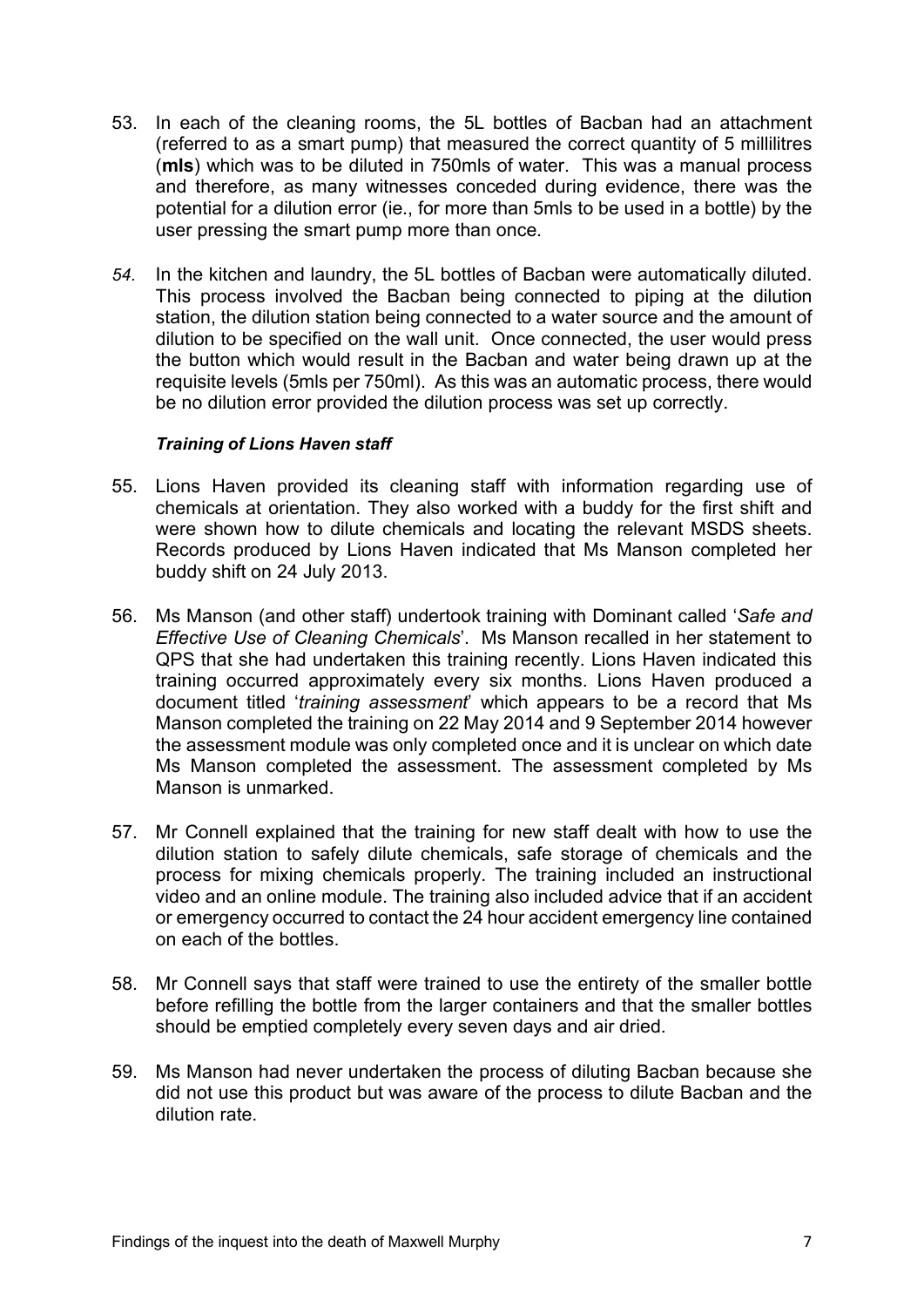- 60. PCAs and nurses were also provided with education from Lions Haven on how to access the MSDS form which contained relevant chemical information and the importance of putting chemicals away.
- 61. Mr Connell says to his knowledge the staff at Lions Haven were using the chemicals supplied at the correct dilution levels.

#### <span id="page-9-0"></span>*Cleaning of Mr Murphy's room*

- 62. Ms Manson says that upon commencing work on Friday 21 November 2014, she collected the keys for the cleaning room and used the keys to open the cleaning room and retrieve her work cleaning trolley.
- 63. Ms Manson says that the work trolley had:
	- Two bottles of '*Pink Panther*' which was a disinfectant and contained pink liquid
	- One bottle of '*LCC*' which was bleach and contained clear liquid
	- One bottle of glass cleaner and contained blue liquid
	- One bottle of stainless steel cleaner and contained pink liquid
	- One bottle of Harmony which was air freshener and contained clear liquid
	- One bottle of furniture polish and contained brown liquid
	- One bottle of Bacban a sanitizer and contained clear liquid
	- One smaller bottle (600mls) of Bacban that had a spout rather than a spray nozzle
	- Broom
	- Mop
	- Paper towels
	- Soaps, moisturising cream and other items for resident's rooms
- 64. Ms Manson gave evidence that the bottles for Harmony and Bacban were both 750 mls.
- 65. Ms Manson commenced cleaning all the rooms within 'A' house, which included Mr Murphy's room.
- 66. Ms Manson had her break for 20 minutes at 0900 and locked her work trolley in the cleaning room.
- 67. At some point after her break and before 1030, Ms Manson saw Mr Murphy walking with his 4-wheelie walker and they had a conversation. Ms Manson says that Mr Murphy was not making any sense.
- 68. Mr Murphy left Lions Haven with a number of other residents on a day trip.
- 69. Ms Manson had another break at 1030 and again locked her work trolley in the cleaning room.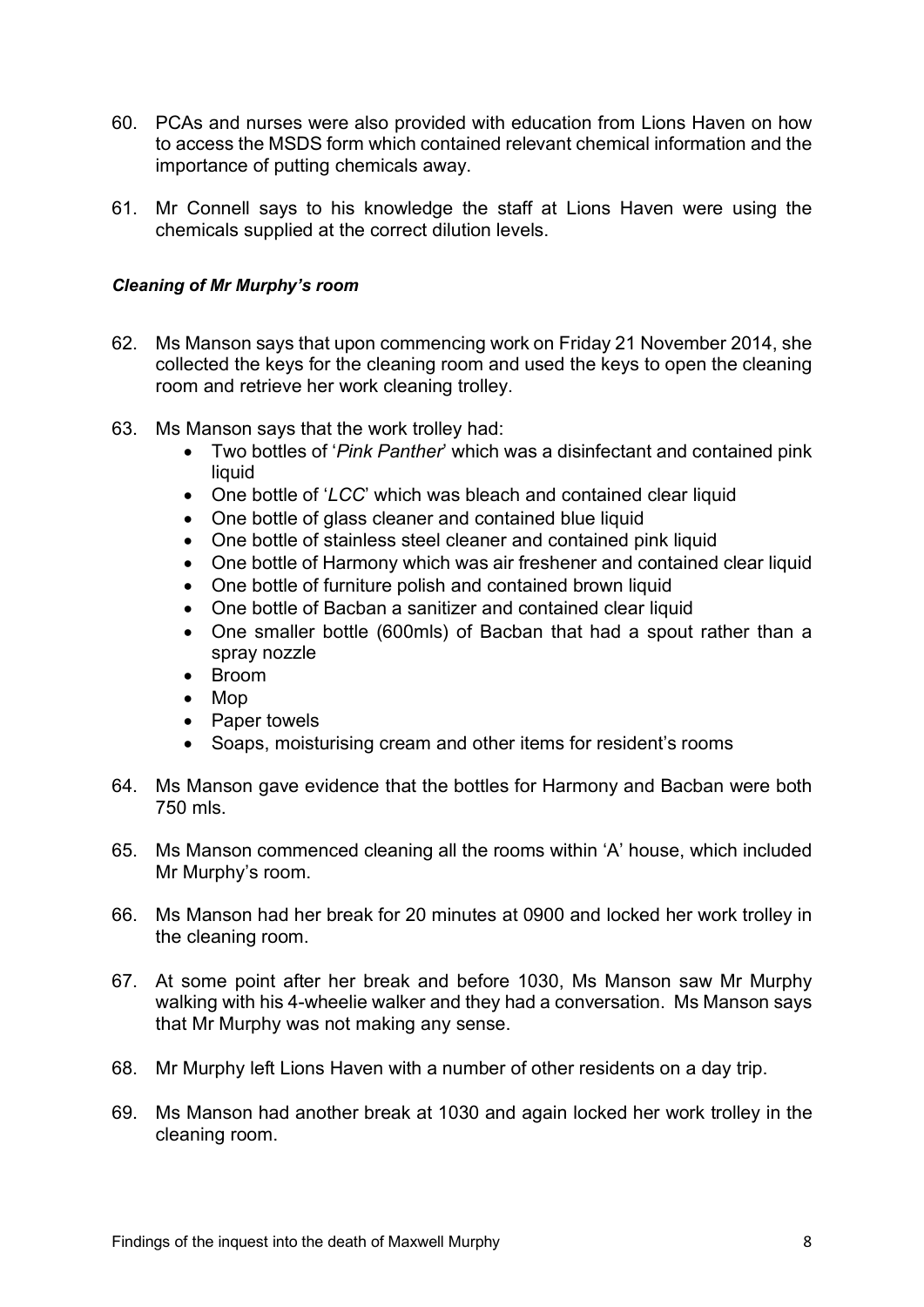- 70. After her break, Ms Manson started to vacuum all the rooms (leaving the cleaning trolley in the cleaning room). She entered Mr Murphy's room to vacuum and noticed a lot of ants in the drain area and up the wall of the bathroom.
- 71. Ms Manson went to the cleaning room and removed a bottle called Harmony, an air freshener, which was in a clear bottle and had clear liquid. She sprayed the ants in Mr Murphy's room. She used this product because it had previously been used to kill ants and it was a multipurpose as it could also be used to freshen up Mr Murphy's bathroom. Ms Manson conceded that she had not been trained to use Harmony as an insecticide.
- 72. Ms Manson could not recall where she put the spray bottle after doing this. She then continued to vacuum the remainder of the rooms.
- 73. The CCTV footage<sup>[2](#page-10-0)</sup> shows Ms Manson entering Mr Murphy's room with a bottle at approximately 1134. The label on the bottle cannot be identified on the CCTV footage. When Ms Manson exited the room at 1136 she was only carrying a vacuum cleaner.
- 74. Ms Manson was adamant in her statement to QPS and in her evidence in chief at the inquest that she did not use Bacban to kill the ants in Mr Murphy's room as she rarely used this chemical however in cross-examination she indicated that she '*probably didn't check the label*' on the bottle but believed it was Harmony because of the smell. When asked if it was possible that she used a bottle of Bacban and not Harmony, Ms Manson replied '*it's possible but I don't recall it being that*'.
- 75. Ms Manson's rationale for why it was not Bacban was inconsistent. In her statement, Ms Manson said that one of the reasons she did not use Bacban was because the smell made her feel ill. However in cross-examination, Ms Manson indicted that Bacban was odourless and Harmony smelt like baby powder. Later in re-examination she indicated Bacban had a strong smell.
- 76. Ms Manson finished work at 1230.
- 77. When Mr Murphy returned to Lions Haven he went to the main dining area to eat lunch. He returned to his room at approximately 1348.
- 78. PCA Preston went into Mr Murphy's room to shut the windows as the air conditioning had been turned on. $3<sup>3</sup>$  PCA Preston says she could hear Mr Murphy coughing in the bathroom. She went to Mr Murphy and saw him leaning over the bathroom sink coughing and salivating. PCA Preston did not see Mr Murphy consuming any liquid when she entered the room.

<span id="page-10-1"></span><span id="page-10-0"></span> $2$  CCTV footage from Lions Haven which consisted of 4 or 5 cameras within the facility were reviewed and a timeline produced by Ms Manson. When the footage was produced to police it contained the incorrect date and time stamp however the correct time could be ascertained by adding 22 hours to the time on the stamp. <sup>3</sup> CCTV footage indicates this occurred at 1434.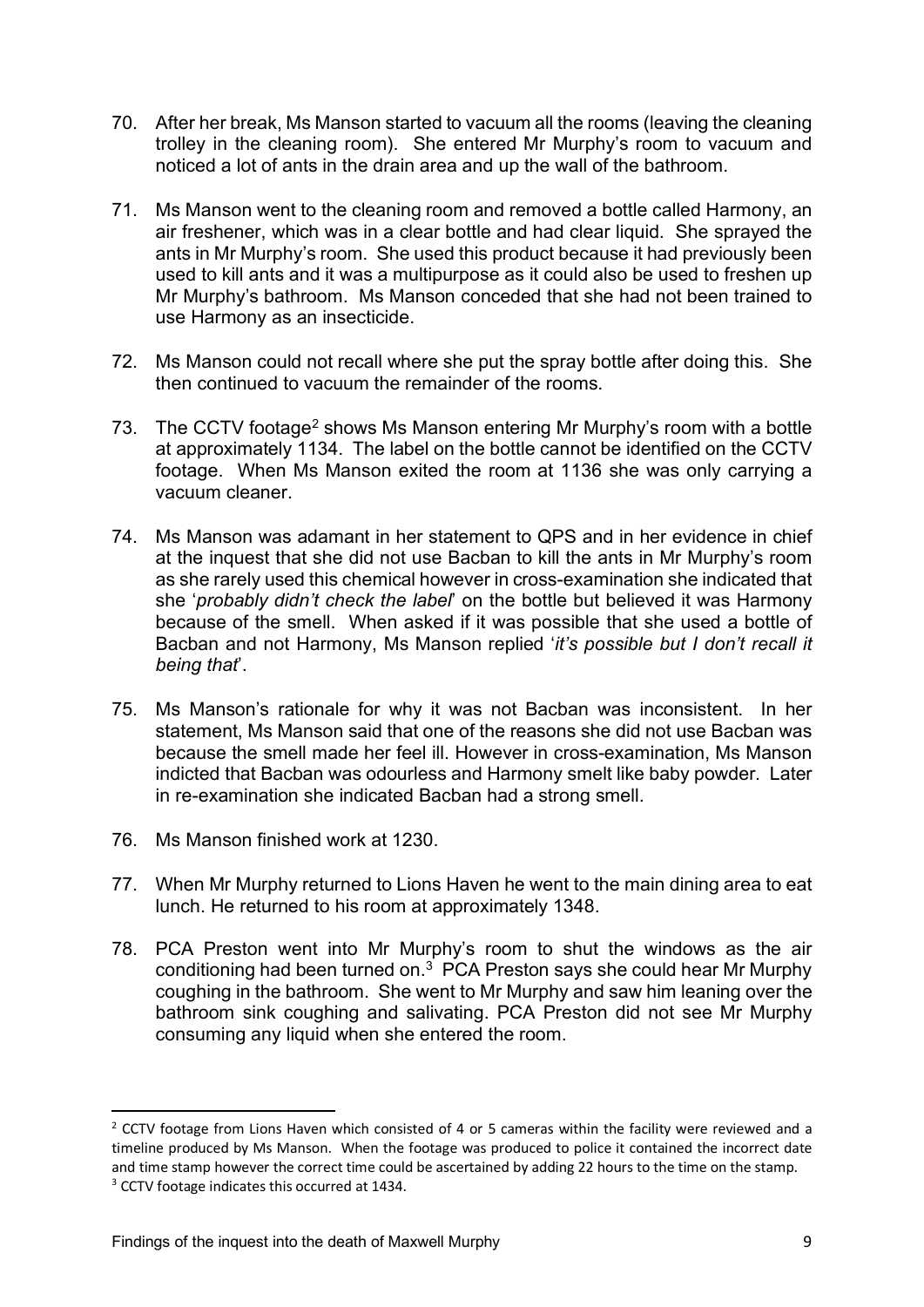- 79. PCA Preston attempted to ascertain what had occurred from Mr Murphy however he did not tell her what had occurred. PCA Preston gave evidence that Mr Murphy was usually able to communicate and relay events.
- 80. PCA Preston saw an open bottle of Bacban that was half empty. She described the bottle as a 600ml or 700ml bottle with clear fluid. The spray nozzle lid was not on the bottle and she did not see the lid in the bathroom.
- 81. PCA Preston was unable to determine how much of the Bacban Mr Murphy had ingested because the bottle was half empty. At no stage did she ever advise anyone of how much Bacban had been consumed because she did not know how much had been consumed.
- 82. PCA Preston asked PCA Paul to get a nurse because she believed Mr Murphy had consumed some of the Bacban and he was in distress as he was coughing, salivating and complaining of burning.
- 83. PCA Paul says that she recalls PCA Preston requesting her assistance in Mr Murphy's room<sup>4</sup>. Mr Murphy was leaning over the basin in the bathroom. PCA Paul observed a white spray bottle of Bacban on the top of Mr Murphy's toilet. The lid of the bottle was on the dresser. Next to the lid of the Bacban was a spray lid for one of Mr Murphy's creams. PCA Paul says she took the bottle and rang for a registered nurse to attend straight away<sup>5</sup>. PCA Paul left to attend on other residents.
- 84. PCA Preston stayed with Mr Murphy and instructed him to rinse his mouth out with water and spit the water out. Mr Murphy kept saying '*it is burning*'.
- 85. RN Marindire says that at approximately 1445, PCA Preston called him in the main office to advise that Mr Murphy had possibly swallowed Bacban and requested his assistance.
- 86. RN Marindire attended Mr Murphy's room<sup>6</sup>. He observed a bottle of Bacban with its lid unscrewed and had approximately 200mls left in it and two other bottles. believed to be hand lotion and some sort of other cream, also with unscrewed lids. RN Marindire says he took the bottle of Bacban to RN Fox and he returned to Mr Murphy's room, aware that RN Fox was contacting the PIC.
- 87. RN Marindire says that he took Mr Murphy's blood pressure, pulse, oxygen and temperature. He recorded these on his hand to input into the computerised records later. PCA Preston says that she attempted to use the blood pressure cuff to obtain Mr Murphy's blood pressure twice however it said error both times. To her knowledge, Mr Murphy's blood pressure was not able to be ascertained.

<span id="page-11-0"></span><sup>4</sup> CCTV footage indicates PCA Paul enters at 1435

<span id="page-11-1"></span><sup>5</sup> CCTV footage indicates PCA Paul was in Mr Murphy's room for approximately 18 seconds and she left and then returned approximately a minute and a half later to retrieve the bottle of Bacban.

<span id="page-11-2"></span><sup>6</sup> CCTV footage indicates this occurred at 1439.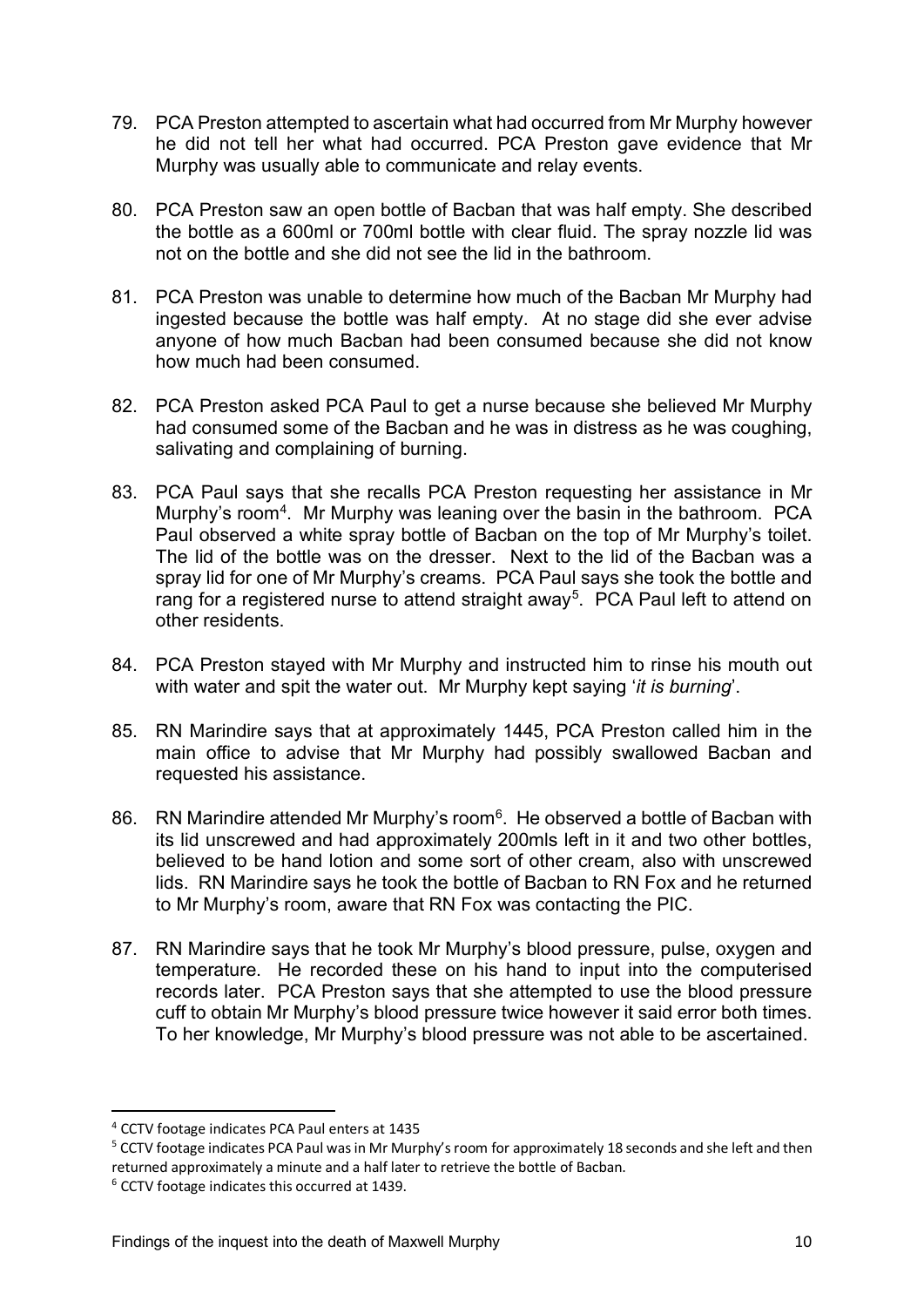- 88. RN Marindire says that Mr Murphy indicated he could not swallow however he did not appear to have any visible signs of pain.
- 89. A resident list<sup>[7](#page-12-0)</sup> from Lions Haven indicates the following:



- 90. It is difficult from the above record to ascertain whether the observations recorded (37.2 temp, increased breathing, BP 197/76, pulse 59) were observations taken at 1448 or 1730.<sup>8</sup>
- 91. RN Fox cannot recall when, however she was handed a bottle that had the label Bacban on it. It was a 700ml bottle however she could not recall how much liquid was left in the bottle.
- 92. RN Fox believes either PCA Paul or RN Marindire gave it to her. RN Fox gave evidence she was told that between 10 – 15mls had been consumed (however in the incident log she completed later she recorded 20mls had been consumed). It is unclear what other information, if any, RN Fox was aware of (for example that Mr Murphy was complaining of a burning sensation).
- 93. RN Fox contacted the PIC. The call was taken by NSW PIC given the proximity of Lions Haven to NSW and Optus routing in those areas. The NSW PIC provided records made of the contents of the call which indicate it was made at 1546 (NSW time, so 1446 Queensland time). The call was taken by Sarah Paterson, a poisons information specialist who held a Bachelor of Science.
- 94. Ms Patterson recorded that she had been advised that Mr Murphy had recently ingested 10 - 15ml of diluted Bacban. It was recorded that Mr Murphy was asymptomatic[9](#page-12-2). Ms Patterson recorded '*Reassurance. Dilute. Gastrointestinal irritation possible. Keep NBM? Advised not expected to cause burn'*. NSW PIC explained that:
	- a. Dilute refers to advising the victim to have a cup of water to lessen the taste and discomfort from the substance;
	- b. Gastrointestinal irritation refers to potential side effects like mild nausea, vomiting and diarrhoea; and
	- c. RN Fox asked if Mr Murphy needed to be kept nil by mouth and Ms Patterson advised that this was not necessary as it was not expected to cause a burn.
- 95. The NSW PIC records accord with RN Fox's recollection and the record she made in Mr Murphy's record at 1504. The only additional information was that

<span id="page-12-0"></span> $<sup>7</sup>$  Which would appear to be the handwritten document RN Marindire refers to in his statement however this</sup> was not clarified with RN Marindire as he was unable to be located to give evidence.

<span id="page-12-1"></span><sup>8</sup> CCTV footage indicates an observation box was taken into Mr Murphy's room at 1445 and 1704.

<span id="page-12-2"></span><sup>9</sup> Which does not accord with PCA Preston's observations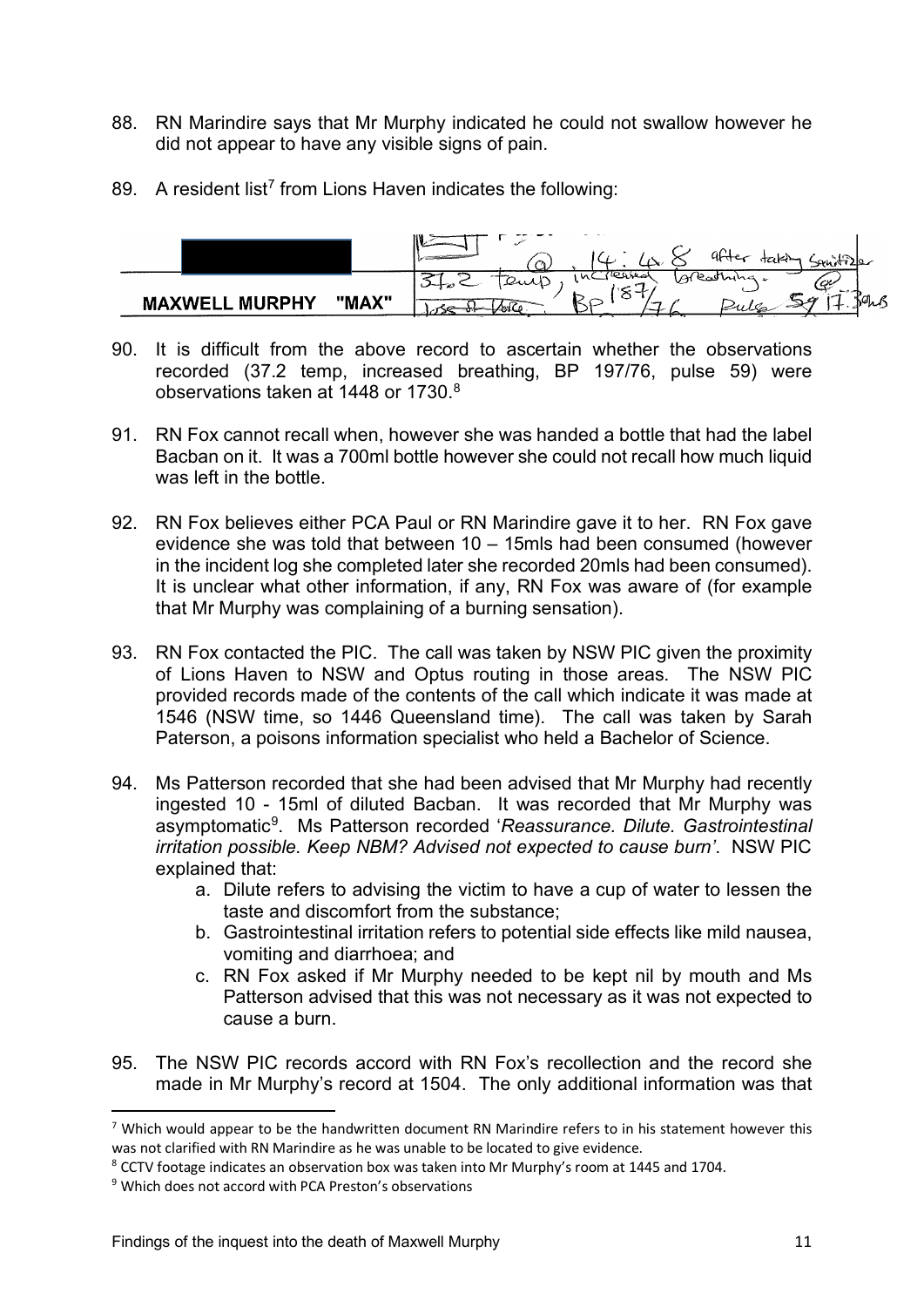RN Fox says she was advised to monitor Mr Murphy regarding any further changes.

- 96. NSW PIC advised that the advice provided by Ms Patterson was consistent with the MSDS and Poisindex.
- 97. NSW PIC indicated that the advice provided depends on the information provided by the caller, specifically the amount consumed and the symptoms experienced by the patient. Where a large amount has been ingested (often associated with self-harm attempts) because the corrosive effects and effects on the central nervous system increases, the recommendation provided is for the patient to be taken to hospital.
- 98. At the time, RN Fox did not consider providing NSW PIC with details of the medication Mr Murphy was taking. During her evidence, she conceded that it would have been important to have advised that Mr Murphy took Clopidogrel as this was a blood thinner (and therefore Mr Murphy was at a higher risk of heavy bleeding as this medication interferes with the ability to coagulate).
- 99. RN Fox says that if she believed that Mr Murphy had drunk 100mls or more she would have called QAS immediately, regardless of whether or not Mr Murphy was displaying any adverse symptoms.
- 100. RN Fox attended Mr Murphy's room. RN Fox observed PCA Preston attempting to take Mr Murphy's vital observations however Mr Murphy was uncooperative and swinging his arms. RN Fox says she advised PCA Preston to take Mr Murphy's temperature and continue observations. PCA Preston says that when RN Fox attended she was still trying to obtain Mr Murphy's blood pressure. PCA Preston says that RN Fox told her not to worry about the blood pressure.
- 101. RN Fox went to see Mr Murphy. He was rinsing his mouth with water. RN Fox inspected Mr Murphy's mouth for trauma which she says was not present. Mr Murphy said his mouth was burning. RN Fox says that Mr Murphy was not distressed.
- 102. It did not occur to RN Fox to clarify with the person who located the bottle how much had been consumed, despite accepting it was important to know how much had been consumed. She accepted what she had been told earlier by either PCA Paul or RN Marindire earlier.
- 103. RN Fox says that RN Marindire advised that he had given Mr Murphy a drink of milk which Mr Murphy had consumed.<sup>[10](#page-13-0)</sup>
- 104. RN Fox relayed the information she had received from NSW PIC to RN Marindire. It was established that Mr Murphy was to be monitored and if there were any changes to Mr Murphy, the QAS would be contacted.

<span id="page-13-0"></span><sup>10</sup> PCA Preston indicated this occurred later.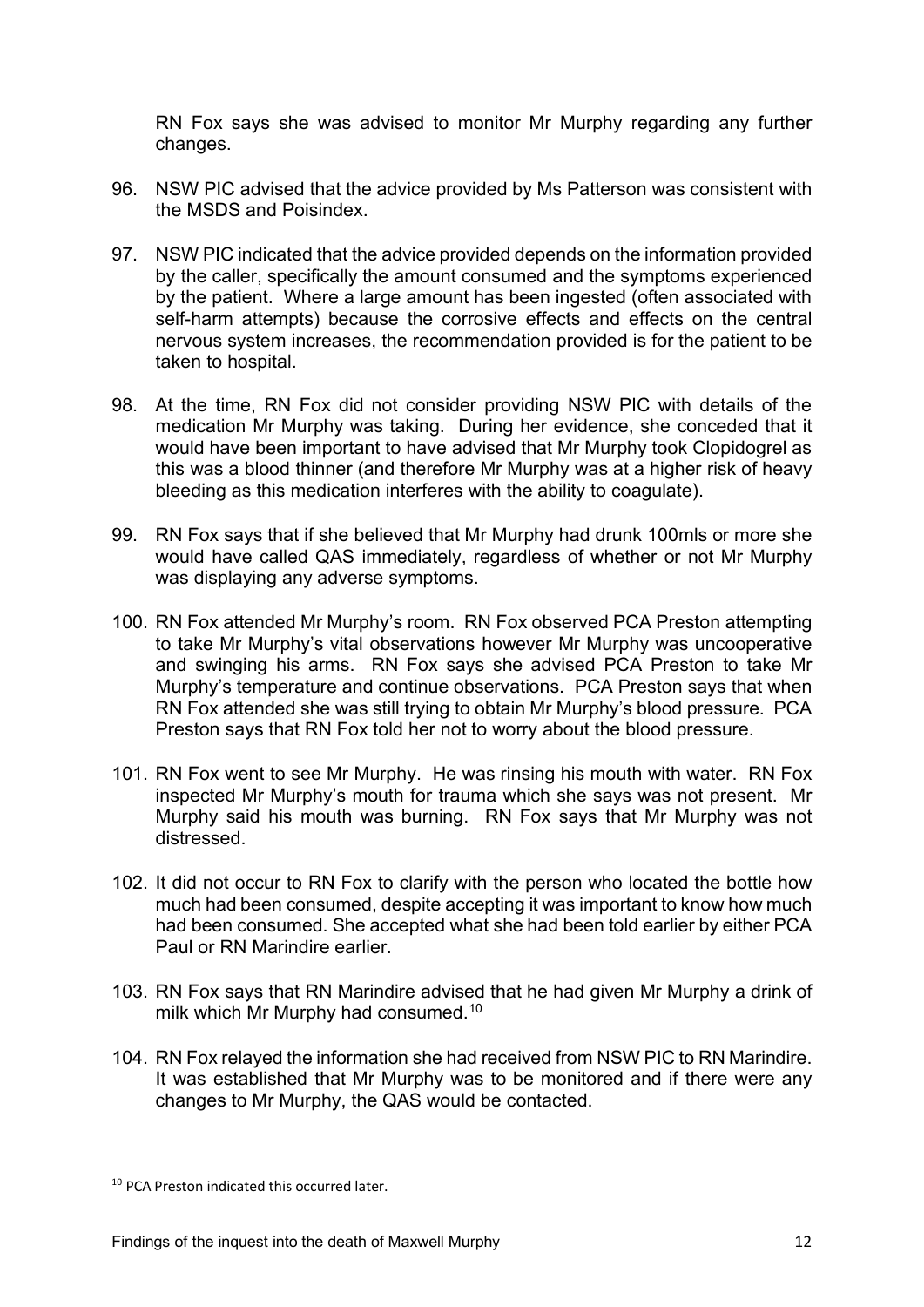- 105. PCA Preston says that RN Fox advised that Mr Murphy would experience a burning sensation and to keep Mr Murphy nil by mouth.
- 106. CCTV footage indicates both RN Marindire and RN Fox departed Mr Murphy's room at 1453. PCA Preston remained with Mr Murphy.
- 107. RN Fox also advised Ms Newman of the incident. Ms Newman says she requested RN Fox to ask the staff to document everything that happened and to keep her up to date with what happened. Ms Newman departed the facility at approximately 1500.
- 108. Prior to leaving (following the completion of her shift which ended at 1430 however the entry was made at 1501), RN Fox created an incident log entry which was that '*PCA reported Max had swallowed approx. no more than 20mls cleaning fluid that was in his bathroom, contacted emergency poisons hotline advised to observe will probably experience burning sensation to mouth and upset stomach*'.
- 109. RN Marindire says he tasked PCA Preston with performing 15-minute observations of Mr Murphy. CCTV footage indicates PCA Preston remained with Mr Murphy (only exiting his room for very short periods of time and returning with items like water or more senior staff members) until 1623.
- 110. EN Waddington says that after commencing her shift at 1500 and receiving handover, RN Marindire requested her to stay with Mr Murphy and monitor him.<sup>[11](#page-14-0)</sup> This is not reflected in the CCTV footage. EN Waddington is not involved in Mr Murphy's care until 1617 for about 40 seconds and then does not enter Mr Murphy's room until 1706.
- 111. PCA Preston says that Mr Murphy was in a moderate amount of distress from the time she found him in the bathroom until about 1540.
- 112. At 1540, PCA Preston says that Mr Murphy was not coughing as much and his voice had slightly returned to normal. She considered he had improved. PCA Preston assisted Mr Murphy to have a shower as his clothes were soaking wet from spitting and rinsing. Mr Murphy was not distressed however he was still coughing.
- 113. After the shower, Mr Murphy was sitting in his armchair. He was coughing constantly and complained of being unable to swallow. PCA Preston

<span id="page-14-0"></span><sup>&</sup>lt;sup>11</sup> EN Waddington also says Mr Murphy was coughing up blood which was only a small amount when she was first monitoring him however the blood became more and more. She says that at 1605 she asked PCA Preston to get RN Marindire because it appeared to her that Mr Murphy's condition had deteriorated and to call the QAS. It is most likely that EN Waddington is referring to events from 1706 onwards however she is mistaken as to the extent of her involvement and tasking PCA Preston. PCA Preston rejected the assertion that she was asked to contact QAS, or that EN Waddington was involved in Mr Murphy's care other than attending his room at 1617 prior to the conclusion of her shift.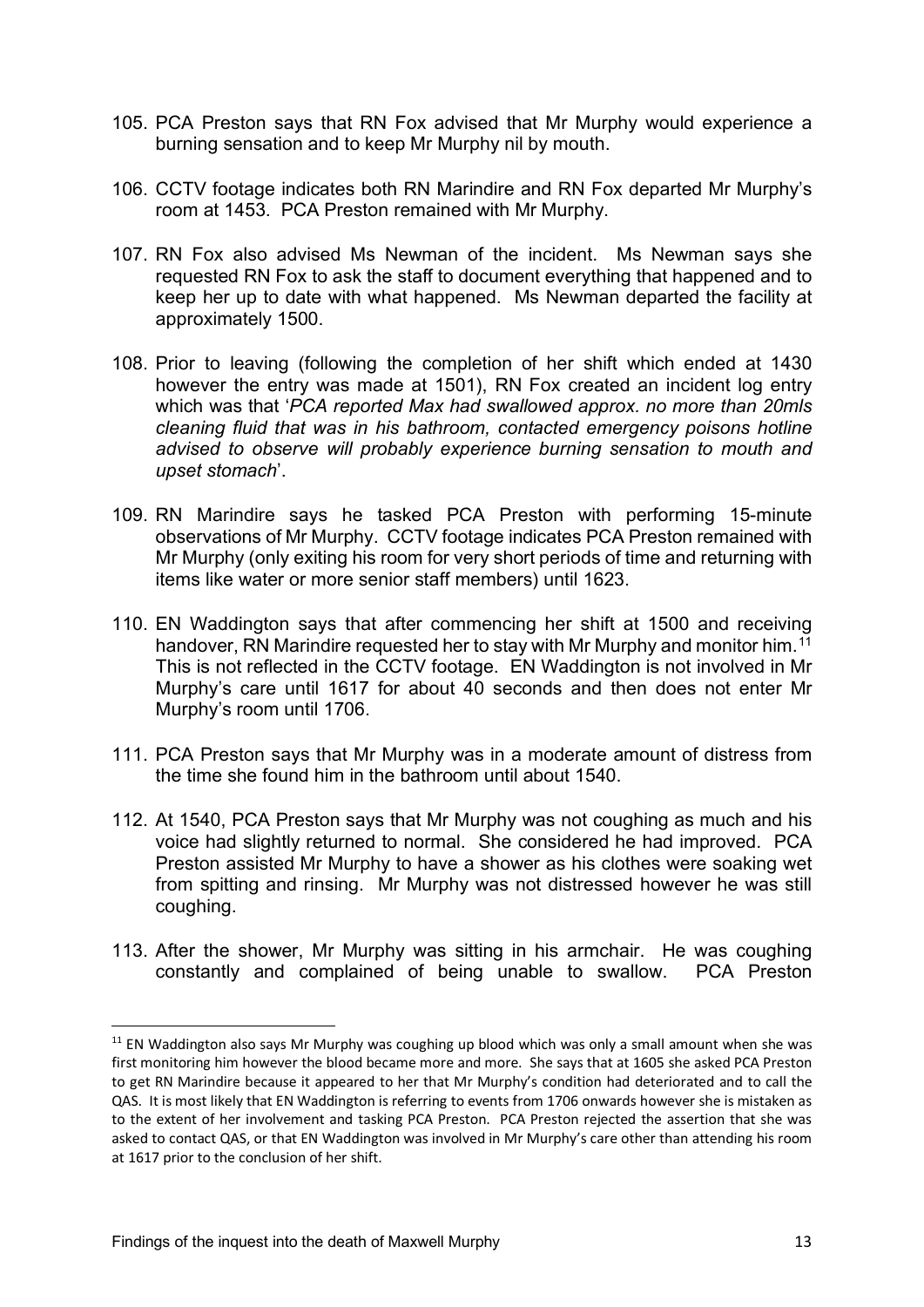encouraged him to cough in the bin and a towel as he was salivating excessively and clear substances were coming out of his mouth.

- 114. PCA Preston noticed that there was some blood staining on the towel Mr Murphy was coughing on. She described this as a small patch of frank blood. PCA Preston appropriately escalated her concerns by approaching RN Marindire who was with EN Waddington at the nurses' station. PCA Preston reported that Mr Murphy was coughing up blood. CCTV footage indicates that at 1616, PCA Preston left Mr Murphy's room and returns a minute and a half later with RN Marindire and EN Waddington. RN Marindire and EN Waddington leave 40 seconds later
- 115. PCA Preston says that RN Marindire and EN Waddington attended and RN Marindire looked at Mr Murphy. She says no vital observations were taken nor was Mr Murphy's mouth viewed. RN Marindire advised that the blood was irritation from the coughing. PCA Preston says that other than the presence of blood coming from his mouth, Mr Murphy had not deteriorated. He was slightly short of breath which PCA Preston presumed was as a result of fatigue from constant coughing.
- 116. EN Waddington denies RN Marindire, PCA Preston and herself went back into Mr Murphy's room and that RN Marindire had indicated the blood was just an irritation from coughing. RN Marindire's statement is silent with respect to this issue.
- 117. PCA Preston says that Mr Murphy stayed in this condition until the end of her shift at 1630.
- 118. At 1626, just prior to her shift ending, PCA Preston recorded in Mr Murphy's resident progress notes that when she checked on Mr Murphy at 1430 he was leaning over his bathroom sink, salivating and coughing with an open bottle of Bacban on the sink. PCA Preston got Mr Murphy to rinse his mouth out until RN Marindire arrived. She later showered Mr Murphy. PCA Preston recorded that the time of making her entry Mr Murphy was in his armchair in his bedroom, coughing constantly with blood staining observed. Mr Murphy was commenting that it hurt to swallow. PCA Preston handed over to the afternoon staff to check Mr Murphy every 15 minutes and he was to remain nil by mouth until further notice.
- 119. At 1630 when PCA Preston's shift ended, PCA Paul took over monitoring Mr Murphy. She says that she checked on Mr Murphy every ten to 15 minutes.
- 120. RN Marnindire says that at approximately 1645, PCA Paul contacted him to advise that Mr Murphy was not breathing properly. PCA Paul says that at approximately 1655 she noticed Mr Murphy was not doing well so she pushed the emergency button in the dining room to alert other staff to attend. RN Marindire attended Mr Murphy's room and observed Mr Murphy to have blood and thick saliva coming from his mouth. Mr Murphy put his hands around his throat and stated that he was not breathing very well. RN Marindire immediately phoned for an ambulance. PCA Paul packed Mr Murphy's belongings for hospital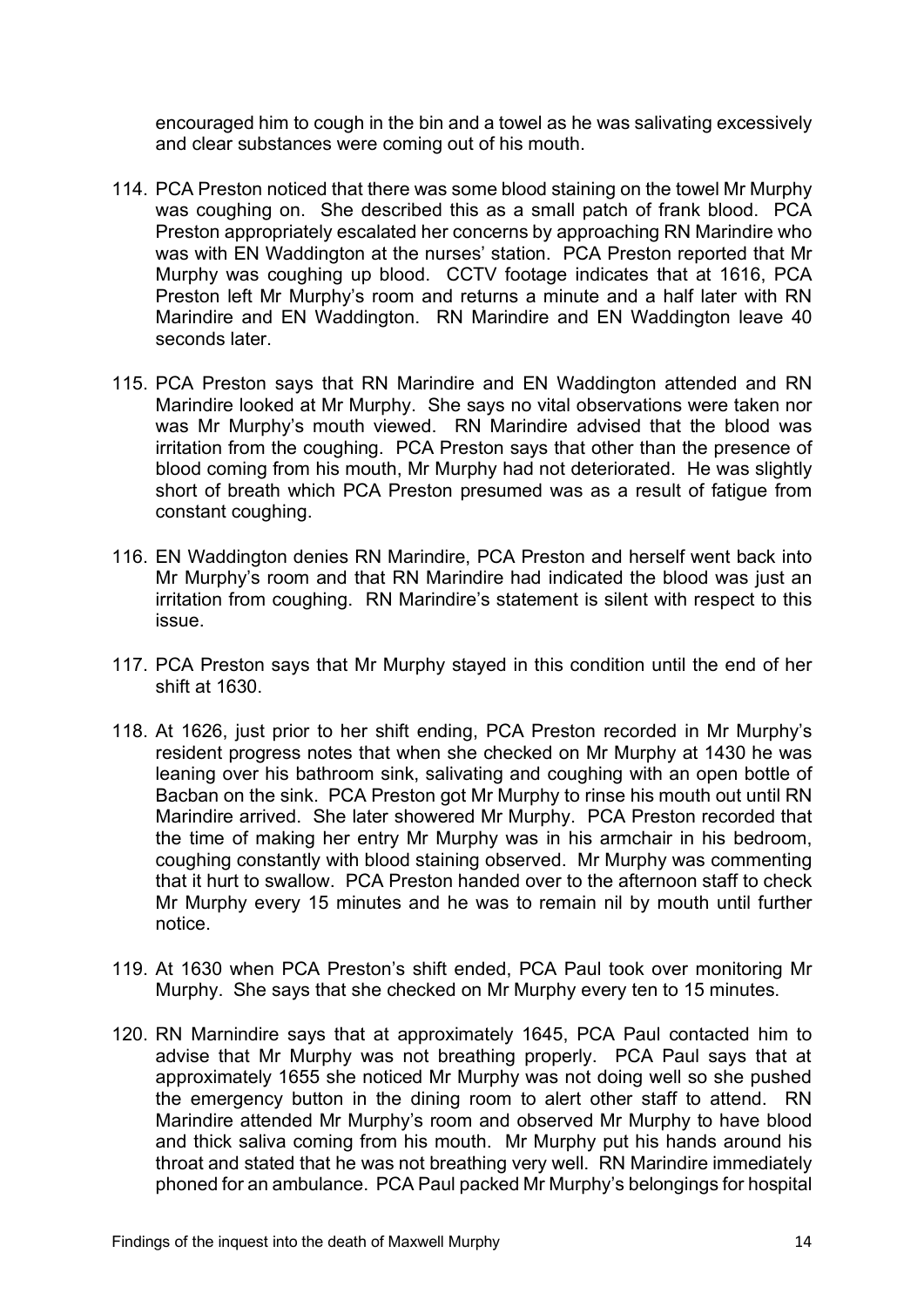and then returned to looking after the other residents. Later, oxygen was administered to Mr Murphy.

- 121. The CCTV footage reveals that the first occasion PCA Paul attends Mr Murphy's room after PCA Preston's departure was at 1648 and she was in his room for two seconds and left his room with his dirty linen. At 1654 both RN Marindire and PCA Paul attend Mr Murphy's room for approximately 25 seconds. At 1702 PCA Paul and a kitchen hand attend Mr Murphy's room. The kitchen hand leaves ten seconds later to push the duress button in the lounge area. PCA Paul leaves 16 seconds later to press the duress button. PCA Paul and RN Marindire then attend to Mr Murphy from 1703 onwards.
- 122. At 2047 and 2048, RN Marindire made entries into Mr Murphy's resident progress notes that Mr Murphy's blood pressure was 187/76 and his temperature was 37.1C at 2047. The time of the observations is clearly incorrect and likely refers to the observations taken at either 1448 or 1730. Given the vital observations recorded by QAS on their arrival, it is most likely these observations were from 1448.

#### <span id="page-16-0"></span>*Queensland Ambulance Service*

- 123. The QAS electronic Ambulance Report Form (eARF) indicates that 000 was contacted at 1701<sup>[12](#page-16-1)</sup>. A minute later, QAS Advanced Care Paramedics (ACP) Lu and Todd were on route to Lions Haven.
- 124. The eARF records that ACPs Lu and Todd were at Lions Haven at 1715 but were not with Mr Murphy until 1722[13.](#page-16-2)
- 125. Mr Murphy was anxious with an ulcerated mouth and coughing up frank blood (an approximate estimate of 100mls). Mr Murphy indicated he could not breathe. Mr Murphy also appeared confused and ACP Todd assumed Mr Murphy had dementia. ACP Todd applied oxygen to assist Mr Murphy, even though his breathing was within acceptable limits, to assist to calm him.
- 126. The eARF records that staff at Lions Haven advised that Mr Murphy '*had consumed approx. 200mls of ammonia based disinfectant 20mins prior to QAS arrival*'.
- 127. ACP Lu says that he was told by Lions Haven staff that Mr Murphy had drunk approximately 200mls of disinfectant and showed him a bottle which he understood was similar to the one Mr Murphy had drunk from. ACP Lu was unclear whether or not this was the bottle Mr Murphy had drunk from but acknowledged this was a possibility.

<span id="page-16-1"></span><sup>&</sup>lt;sup>12</sup> There is likely to be some slight difference between the timings used by QAS and Lions Haven  $13$  CCTV footage confirms ACPs Lu and Todd entered Mr Murphy's room at this time

<span id="page-16-2"></span>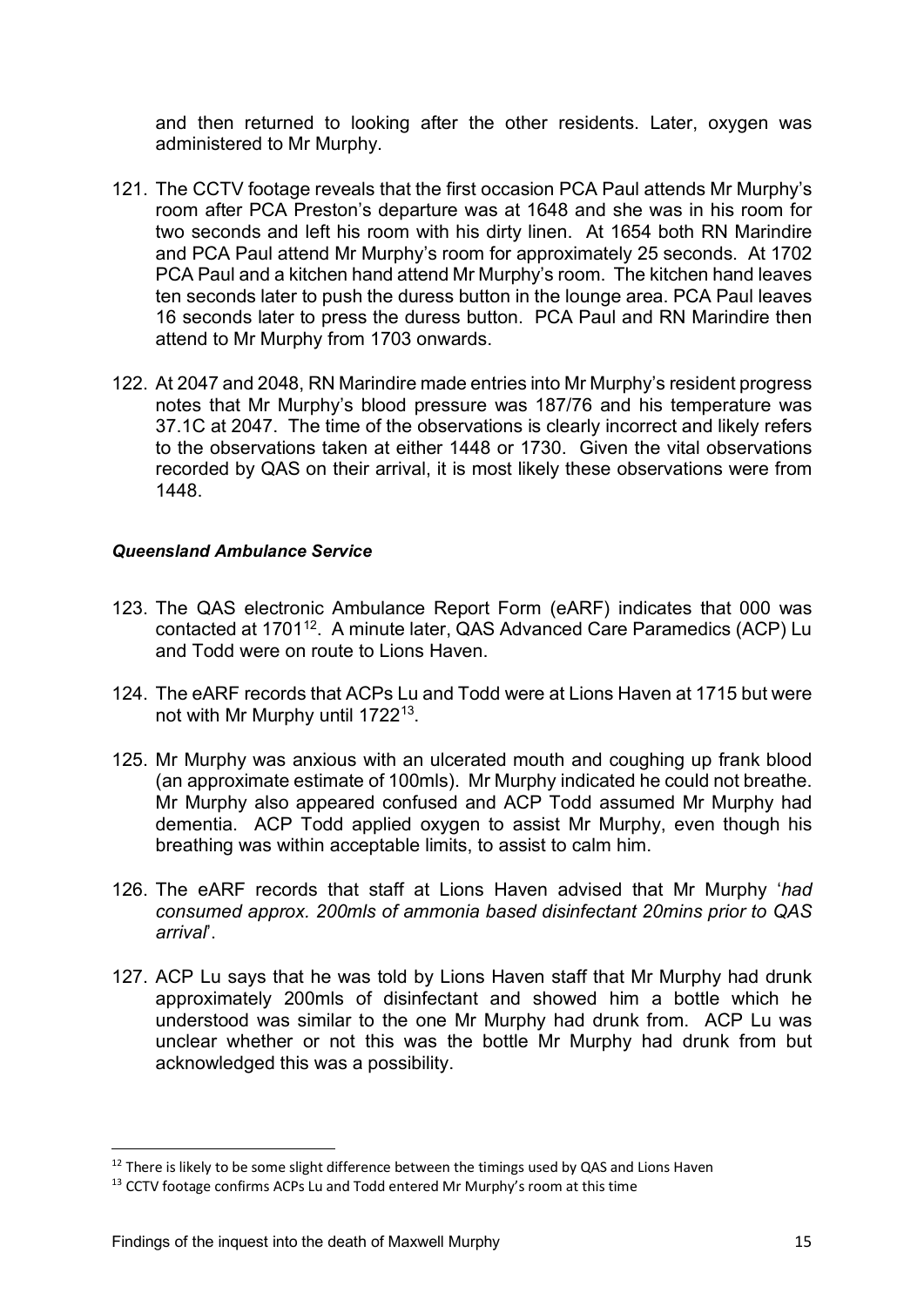- 128. ACP Todd says that when they arrived, Lions Haven staff showed them a bottle from which they understood Mr Murphy to have consumed liquid from. ACP Todd indicated in her original statement that the bottle was 200ml with only a small amount of liquid in it. As no one knew how much had been consumed, ACP Todd assumed Mr Murphy had ingested 200mls. ACP Todd says that Lions Haven advised that Mr Murphy had been found approximately 20 minutes prior to QAS attendance. In her supplementary statement, ACP Todd indicated she did not have an independent recollection of the size of the bottle and could not explain why a 600ml bottle was seized by the QPS from GCUH other than perhaps the reference in the eRAF to 200ml influenced her recollection of the size of the bottle.
- 129. Neither ACP Lu nor Todd could not recall taking a bottle to GCUH however indicated it would be standard practice to take the bottle from which liquid had been consumed from to assist hospital staff. The CCTV footage indicates that a bottle was transported with Mr Murphy by the QAS to GCUH. It would be reasonable to infer that this was the bottle of Bacban that PCA Preston had found in Mr Murphy's bathroom after the ingestion.
- 130. The eARF recorded Mr Murphy's medications. ACPs Lu and Todd indicated it was important to note that Mr Murphy was taking a number of blood thinners (Clopidogrel and Aspirin) which would have an impact on his blood's ability to clot when active bleeding occurred.
- 131. ACPs Lu and Todd departed Lions Haven with Mr Murphy, advising GCUH on route of their pending arrival. They arrived at GCUH at 1757.

#### <span id="page-17-0"></span>*Notification of next of kin*

- 132. Unsatisfactorily, Mr Murphy's next of kin were advised of his admission to the GCUH by GCUH rather than Lions Haven. Mr Murphy's next of kin were understandably distressed that Lions Haven did not contact them to advise that Mr Murphy had been transported via QAS to GCUH.
- 133. Mr Murphy's daughter says she was contacted by GCUH at approximately 1830 to request permission to intubate Mr Murphy. On her way to the hospital she contacted Lions Haven and spoke to RN Marindire at approximately 1845.
- 134. RN Marindire indicates in his statement that he had been busy attending to other residents at Lions Haven and that Mr Murphy's daughter contacted him (and were aware of Mr Murphy's admission to GCUH) just as he was about to call her. The records supplied by Lions Haven indicate that during the same shift another resident from Lions Haven fell and required admission to hospital.
- 135. RN Marindire made an entry in Mr Murphy's resident progress notes at 2031 which indicates that he was contacted at 1730 to attend Mr Murphy's room. He observed Mr Murphy to have difficulty breathing and coughing blood from his mouth. QAS were contacted immediately and Mr Murphy's daughter was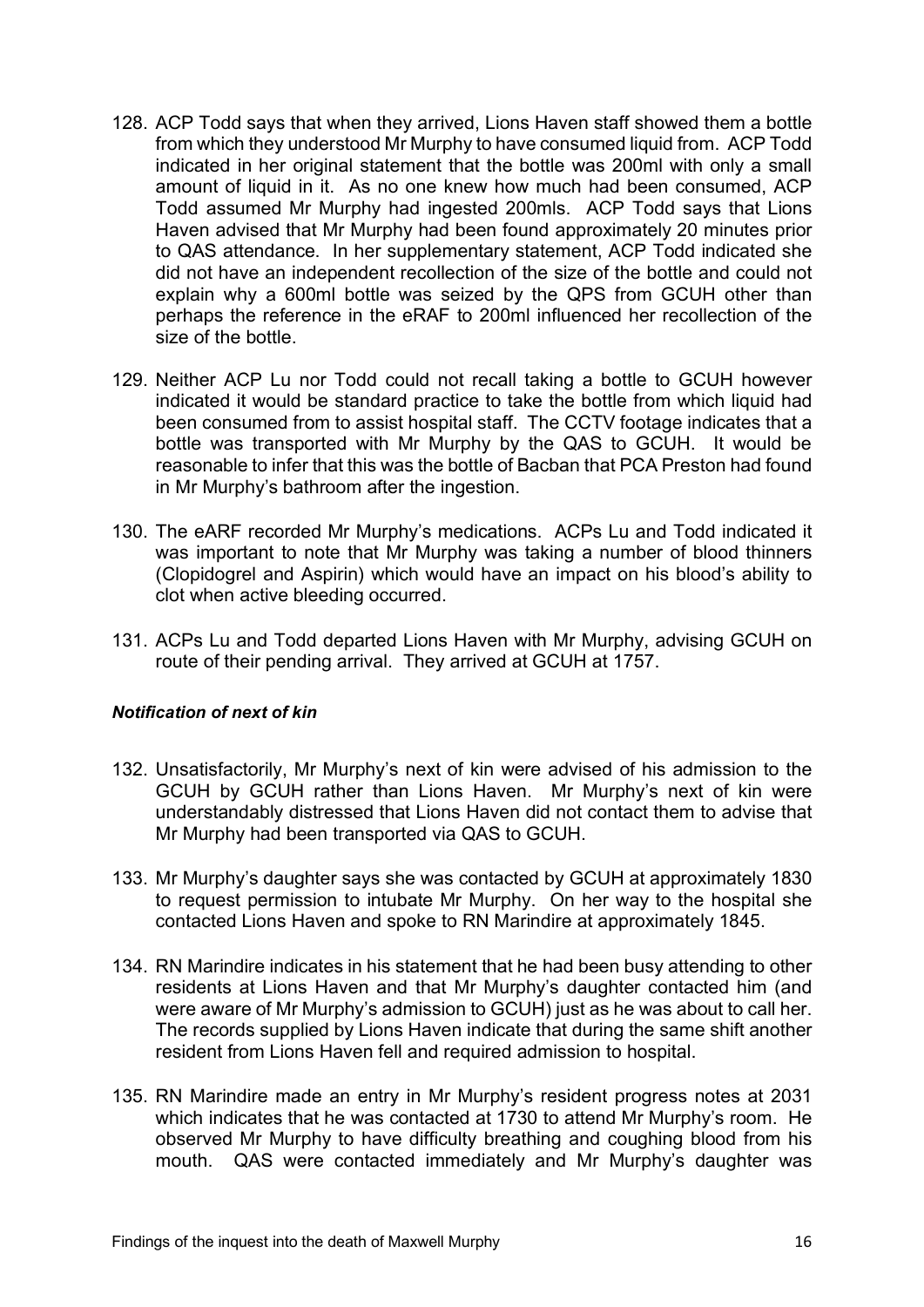contacted at 1745[14](#page-18-1). Mr Murphy's next of kin strongly disagree that they were contacted at 1745.

#### <span id="page-18-0"></span>*Gold Coast University Hospital*

- 136. When Mr Murphy arrived at the ED at GCUH he was sitting up and having difficulty maintaining his airway. He was continuously spitting out bright red blood and saying he could not breathe. A large clot was observed on the inside of Mr Murphy's mouth. It was recorded that there was difficulty maintaining Mr Murphy's oxygen saturations.
- 137. Mr Murphy was intubated and ventilated in the ED to maintain his airway. A CT scan post intubation showed no evidence of perforation but there was oedema of the oropharynx and tissues around the endotracheal tube. Bilateral lower lobe lung collapse was noted.
- 138. The Queensland PIC received a call at 1800 regarding an 88 year old male who had swallowed 200ml of Bacban who was vomiting blood and unable to lie flat. The Queensland PIC advised that the National Poisons Register indicated this product contained 4.9%[15](#page-18-2) QAC which was not considered corrosive at this concentration however given Mr Murphy had significant symptoms supportive care and review with a gastroenterologist to consider whether to perform an endoscopy was appropriate*.*
- 139. Both Queensland and NSW PICs indicate that an ingestion of 4.9% QAC would not be considered corrosive however advice is often based on the symptoms displayed by the patient and a risk assessment conducted based the amount consumed and concentration of the chemical. A gastroenterology review was recommended for Mr Murphy due to the severity of his symptoms.
- 140. There is an unnamed entry made in the GCUH records (later enquiries revealed the entry was made by Dr Murphy) '*poisons contacted: corrosive substance if symptomatic suggest gastroscopy via gastro team*' [16](#page-18-3).
- 141. Dr Murphy was asked to comment on the discrepancy that his note indicated he had received information from the PIC that Bacban was corrosive when the PIC indicated it was not corrosive. Dr Murphy was unable to recall the telephone call and whether he was told Bacban was corrosive or non-corrosive. He conceded it was possible he was told it was non-corrosive however he inadvertently recorded it as corrosive. Dr Murphy says that whether or not the substance was

<span id="page-18-1"></span> $14$  The most likely explanation, although this was not able to be confirmed as he did not give evidence, is that RN Marindire was mistaken by an hour regarding the time of his call with Mr Murphy's next of kin.

<span id="page-18-2"></span><sup>&</sup>lt;sup>15</sup> There was some discrepancy between the information provided by NSW and QLD Poisons Information Centres as to whether the concentration of Bacban contained 3% or 4.9% of Quaternary Ammonium Compound. This discrepancy was because at the time Mr Murphy ingested the Bacban the National Poisons Register indicated the concentration was 4.9% however on 18 March 2015 this information was amended by Dominant to include a 03/2014 product that contained 3% Quaternary Ammonium Compound.

<span id="page-18-3"></span><sup>16</sup> Exhibit J5, page 9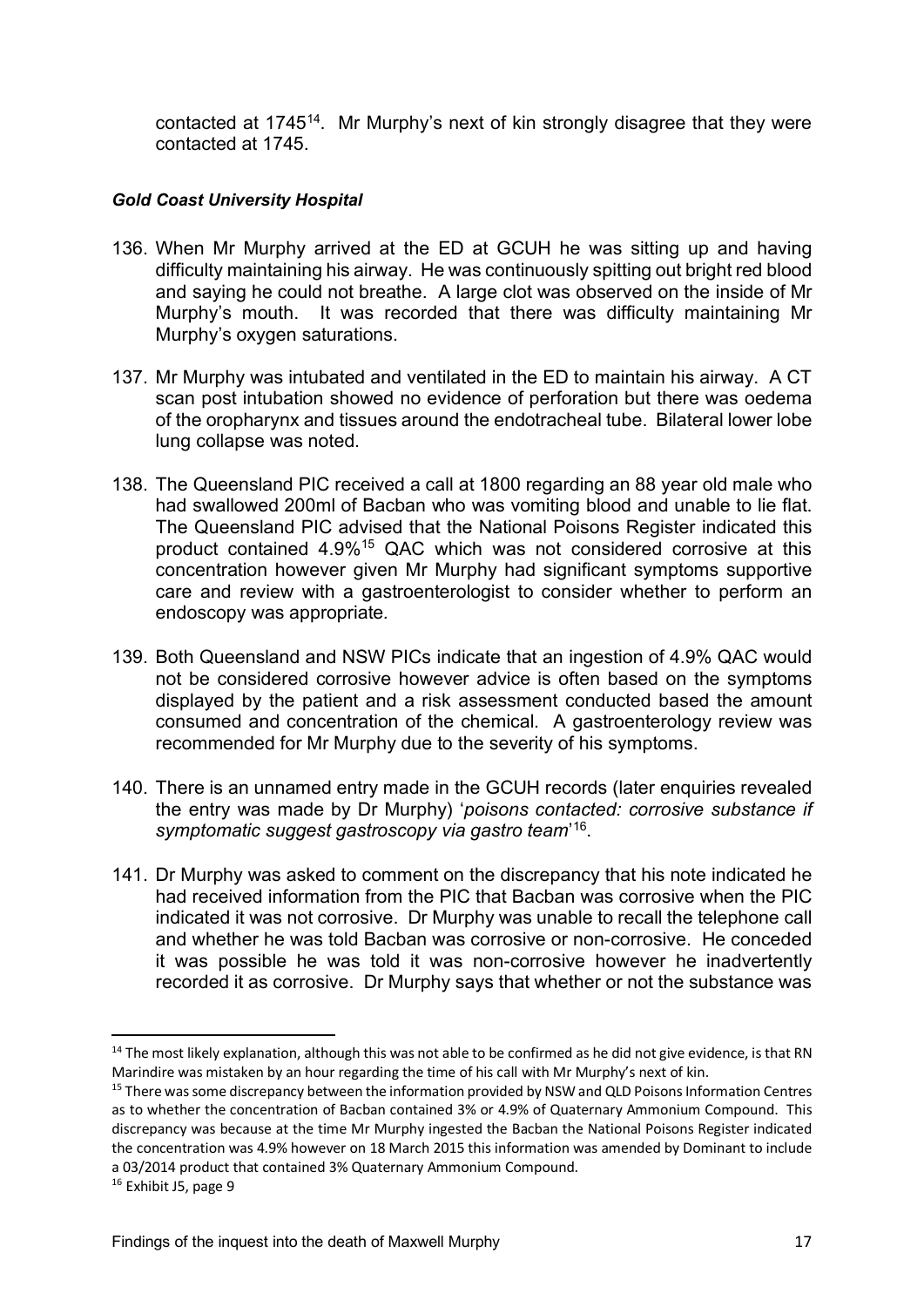corrosive or not would not have altered Mr Murphy's treatment on the basis that Mr Murphy was symptomatic and treated as such.

- 142. Whilst Mr Murphy's family were in attendance, nursing staff showed them the bottle of Bacban that had been transported from Lions Haven to GCUH with Mr Murphy. It was in a plastic bag. Mr Murphy's granddaughter took photos of the bottle and measured the bottle as the bottle did not have any measurements on it. The bottle's diameter was approximately 6cm, the length of the bottle was approximately 14.5cm and the neck of the bottle was approximately 6cm. The bottle had liquid in it up to approximately 7cm.
- 143. Mr Murphy was admitted to the ICU where he underwent an endoscopy. It showed excessive bleeding and friability of the mucosa and the mucosa appeared necrotic. The endoscopy proceeded only into the upper third of the oesophagus and was abandoned due to a high risk of perforation. A diagnosis of corrosive esophagitis was made.
- 144. Mr Murphy subsequently developed ventricular tachycardia followed by cardiac asystole. He died at 0420 on 24 November 2014.
- 145. The bottle of Bacban was seized by QPS from GCUH. QPS described the bottle as a 600ml bottle with a spray lid. Approximately 200ml of liquid remained in the bottle.

#### <span id="page-19-0"></span>*Reviews conducted and changes made*

- 146. On Saturday 22 November 2014, Ms Newman attended Lions Haven to review Mr Murphy's records and the CCTV footage (between 1245 and 1430) to try and determine how Mr Murphy had accessed the bottle of Bacban. Ms Newman did not see Mr Murphy take a chemical bottle from anywhere.
- 147. On Monday 24 November 2014, Ms Newman, Ms Dix, RN Fox and Ms Wilde undertook a number of enquiries and remedial steps with respect to the circumstances in which Mr Murphy had ingested Bacban.
- 148. Ms Newman requested that Ms Wilde contact Ms Manson to attend Lions Haven in order to ascertain if Mr Murphy could have removed any items from the cleaning trolley. According to Ms Newman, at that stage, the working theory was that Mr Murphy had removed a bottle of Bacban from the cleaning trolley.
- 149. Ms Dix contacted Mr Connell to advise of the incident and to request that they check their processes as Lions Haven were reviewing all of their processes.
- 150. Mr Connell attended and confirmed that the automatic dispensing units were working correctly. Mr Connell also attended Mr Murphy's room with Ms Newman. In the room was a small brown bottle which had an alcohol odour present.
- 151. Ms Dix and Ms Wilde say that no concerns were raised by Dominant with respect to the decanting process. All of the witnesses indicated that the 5L containers of Bacban were removed from the cleaning rooms in houses A, B and C and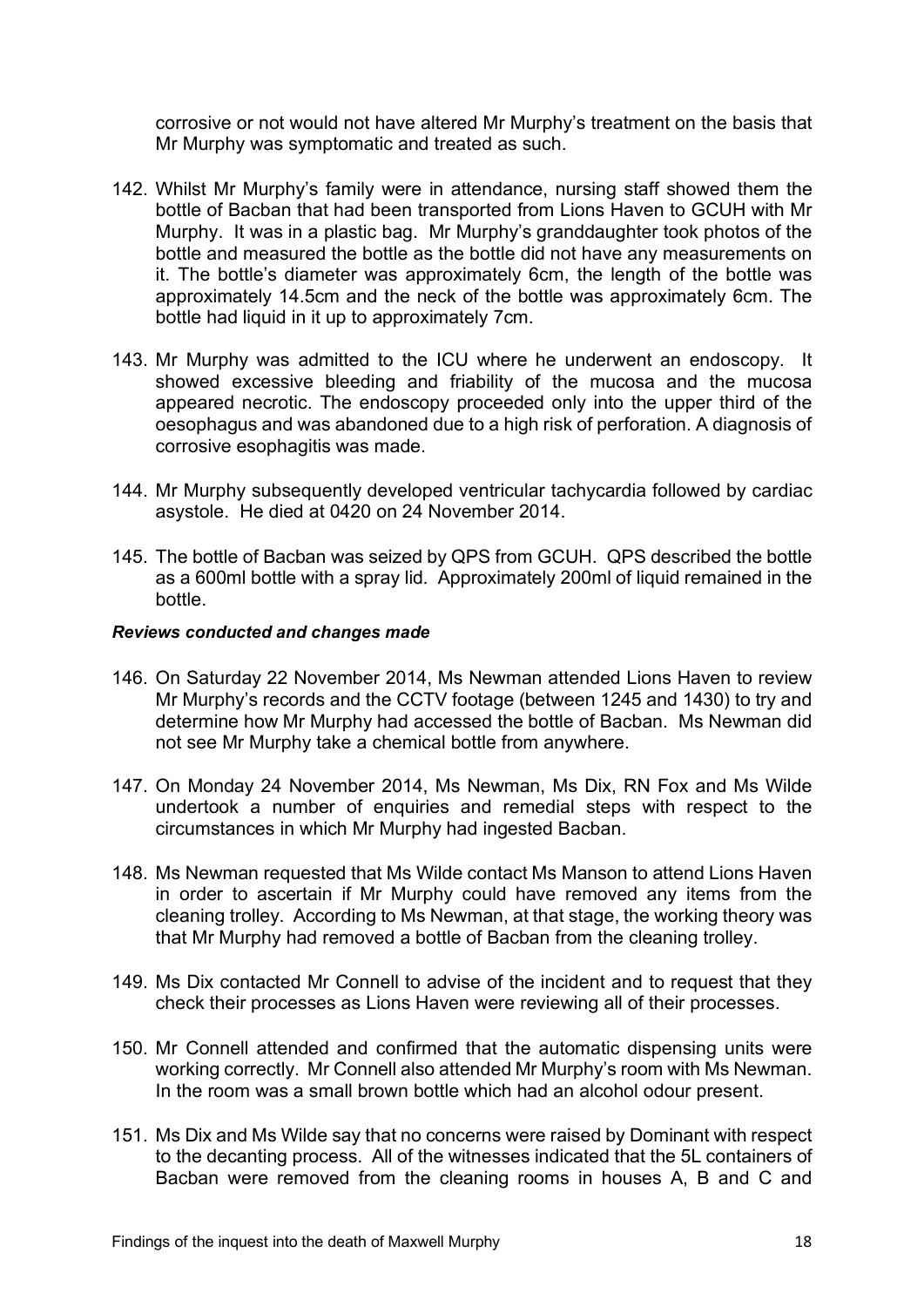therefore the only Bacban that remained at Lions Haven were containers connected to the automatic dispenses in the kitchen and laundry. Ms Wilde says it was Mr Connell's decision to remove the 5L containers of Bacban and that she did not have any concerns with the manual decanting process however the change would mean less chemicals in the cleaning rooms. Mr Connell says that it was Ms Wilde's decision to remove Bacban from the cleaning rooms.

- 152. Ms Wilde conducted a meeting with cleaning and laundry staff which Ms Manson attended along with four other staff. Staff were 're*-educated'* regarding chemical usage and storage and instructed to keep all chemicals in the locked part of cleaning trolleys and to take cleaning trolleys into room. Staff were also advised that Bacban had been removed from the cleaning rooms and was now only available in the kitchen and laundry (connected to the automatic dispensers). This meeting occurred prior to Ms Newman determining how Mr Murphy had accessed the Bacban bottle.
- 153. Ms Newman reviewed the CCTV footage from 21 November 2014 from 0800 onwards. During this review she identified that after vacuuming Mr Murphy's room, Ms Manson entered Mr Murphy's room with a spray bottle and when she exited his room she did not have the spray bottle. Ms Manson was asked to watch the CCTV footage. She observed that she did not remove the bottle of Harmony from Mr Murphy's room. Ms Manson told Ms Newman that she used Harmony to kill the ants in Mr Murphy's room.
- 154. Ms Manson gave evidence that following the incident she was counselled by both Ms Wilde and Ms Newman to be more vigilant and not to leave chemicals in residents' rooms.
- 155. On the same day, RN Fox contacted the PIC again because she was concerned that Mr Murphy had deteriorated and been admitted to ICU when the PIC had only advised that he would experience a burning sensation and sore stomach. She was concerned that the PIC had not provided her with the correct information.
- 156. The call was taken by the NSW PIC and the records for that call were as follows: '*Apparently ingested on Friday and now in ICU. (only told me towards end of conversation that he had dementia). Diluted 2ml in 500ml as well. Small accidental ingestion of diluted product would not be expected to cause this. Poss different product? If exposure to undiluted product with massive ingestion, maybe (4.9% QAC)*'.
- 157. NSW PIC explained that RN Fox was advised that the symptoms could either be attributed to another product or, if it was the same product, it might be the higher strength product of 4.9% QAC and that the symptoms could possibly be related to a massive ingestion of the undiluted product.
- 158. On 27 November 2014, a post critical incident meeting occurred at Lions Haven. Ms Newman, RN Marindire, EN Waddington attended as did a number of other staff who were not involved in Mr Murphy's care that day.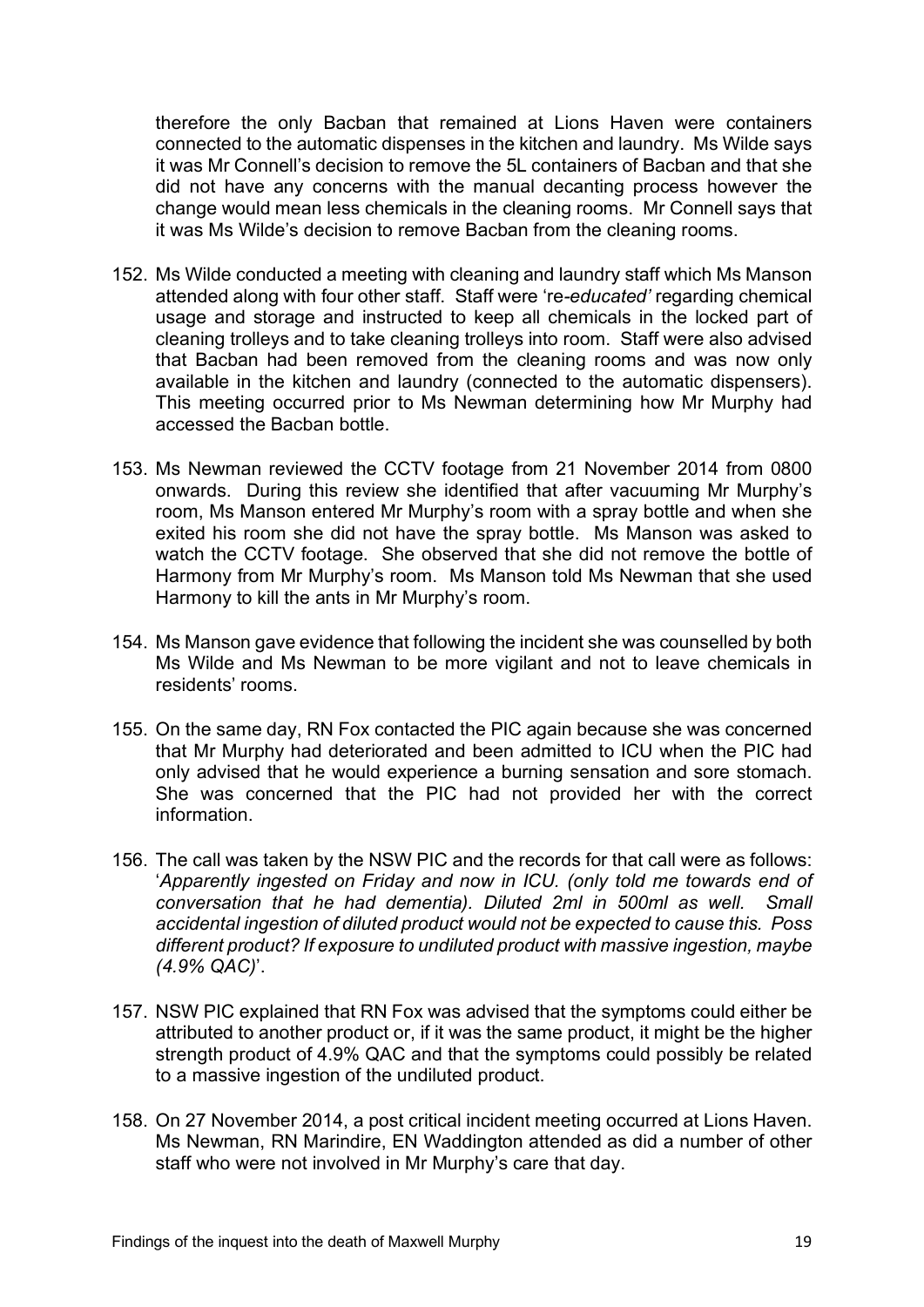- 159. One of the criticisms raised was that timelines '*were not easily identified where it did not show the exact time of the action taken*'. The response to that criticism was that Ms Newman was arranging for WiFi for all tablets to enable responsive documentation.
- 160. The other concern was that the handwritten information contained in the registered nurse handover sheets<sup>17</sup> did not contain all of the actions taken and when it was taken off site<sup>[18](#page-21-2)</sup> it was not accessible. The response to this issue was to remove paper based handover sheets and utilise the '*Sarah system*' within the electronic records and staff were instructed not to remove any clinical notations from Lions Haven.
- 161. In summary, Lions Haven made the following changes to their processes, procedures and policies:
	- a. 5L containers of Bacban were removed from the cleaning rooms;
	- b. The method of dispensation was changed so that all dispensation was via an automatic dispenser;
	- c. All chemicals on the cleaning trolley are stored in the lockable part of the cleaning trolley;
	- d. When cleaning resident's rooms, the cleaning trolley is taken into the resident's room so that cleaning trolleys are never left unattended;
	- e. A chemical signoff sheet was introduced that is completed after each residents' room is cleaned. This document contains the list of seven chemicals on the cleaning trolley to ensure that each chemical is returned to the trolley and signed off;
	- f. A daily audit of the chemicals was also introduced; and
	- g. PCAs were also included in regular chemical training provided by Dominant that was provided to cleaning staff.

## <span id="page-21-0"></span>**Autopsy findings**

- 162. Forensic Pathologist Dr Dianne Little conducted a full internal autopsy on 25 November 2014. Toxicology testing was also undertaken.
- 163. Dr Little indicated that examination of Mr Murphy's brain showed changes consistent with Alzheimer's disease.
- 164. The autopsy found severe inflammation with mucosal necrosis (damage to the lining) extending from Mr Murphy's mouth through the pharynx and throughout the entire length of the oesophagus ending at the cardioesophageal junction (junction of the gullet with the stomach). Mr Murphy also had ischaemic changes (due to poor blood flow) of his large bowel, possible shock changes in the kidneys (acute tubular necrosis) and pneumonia was present in both lungs.
- 165. An enlarged dilated heart was also noted to be present with degenerative disease (atherosclerosis) in two of the main coronary arteries. There was also scarring of the heart muscle indicative of previous myocardial infarction. Dr Little

<span id="page-21-1"></span><sup>17</sup> Presumably the document titled '*Resident List*' as described in paragraph 89.

<span id="page-21-2"></span><sup>&</sup>lt;sup>18</sup> It is unclear who took the document off site.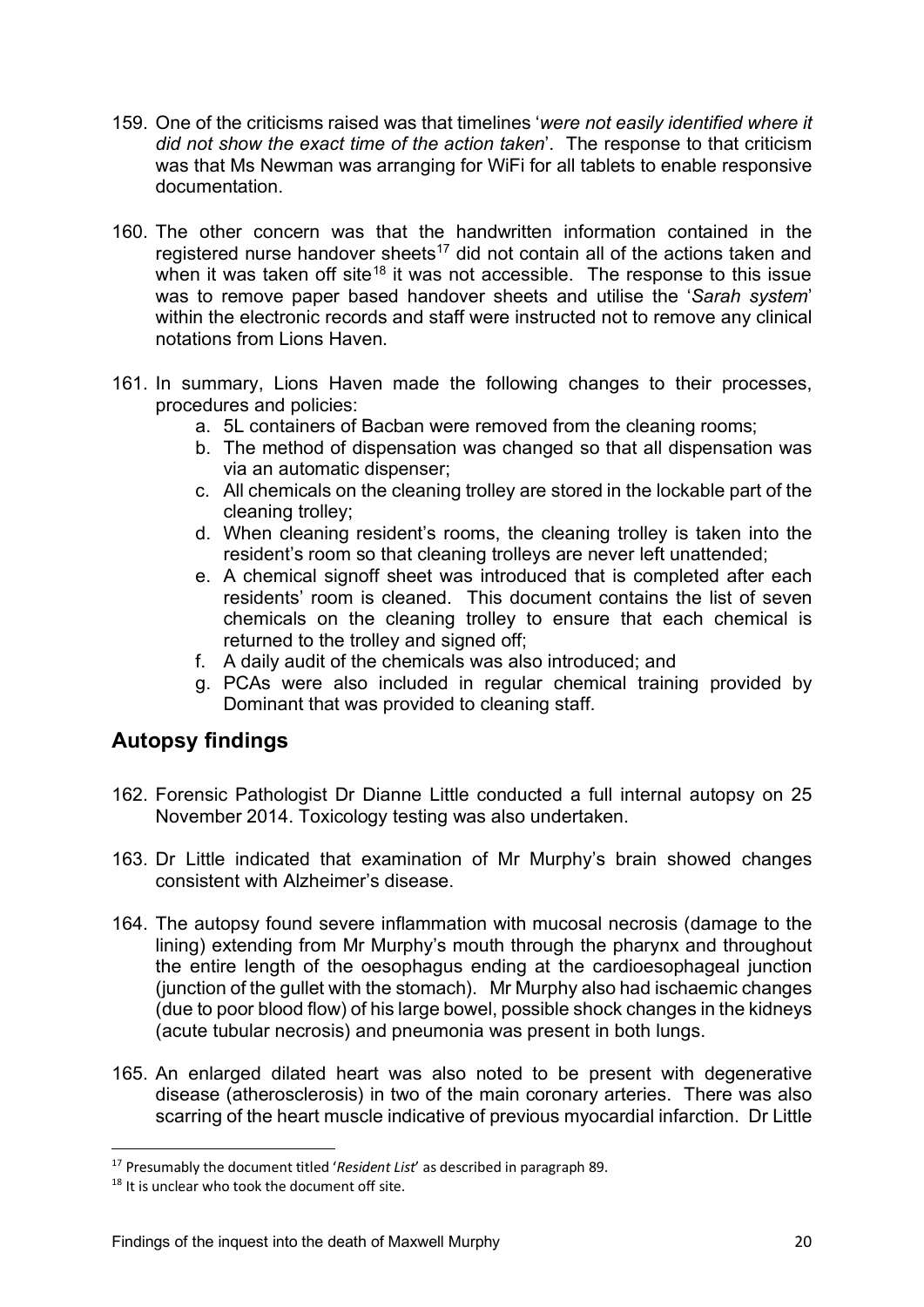recorded there was diffuse infarction throughout the left ventricle of the heart (sub-endocardial distribution), consistent with being secondary to shock. Dr Little considered that Mr Murphy's heart disease hastened his death.

- 166. Dr Little determined that Mr Murphy's cause of death was multi-organ failure with pneumonia due to the ingestion of a corrosive liquid. She considered that Mr Murphy's dementia and ischaemic heart disease were significant conditions contributing to his death.
- 167. Dr Little noted that toxicological analysis of the blood samples taken soon after Mr Murphy's admission to GCUH detected a low level of Clopidogrel.
- 168. Dr Little also advised that the laboratory used for analysis by pathologists did not have an available method of analysis for QAC.

### <span id="page-22-0"></span>**Laboratory examination**

- 169. The bottle of Bacban retrieved from GCUH was provided to Queensland Health Forensic and Scientific Services.
- 170. Senior Chemist Tony Peter conducted an analysis of this bottle and a control substance of Bacban provided by Dominant.
- 171. Mr Peter's analysis says that the bottle provided by QPS was a 500ml bottle<sup>19</sup>. The weight of the liquid in this bottle was measured and weighed 325.7 grams which equates to approximately 325 mls.
- 172. Mr Peter concluded that the bottle supplied for analysis contained 5% of benzalkonium chloride. This indicates that the bottle contained Bacban in '*neat*' or concentrated form and it had not been diluted according to the instructions provided by Dominant.
- 173. After the scientific analysis, on 21 November 2017, QPS disposed of the bottle of Bacban.

## <span id="page-22-1"></span>**Expert evidence**

#### <span id="page-22-2"></span>*Dr Michael Robertson*

174. Dr Michael Robertson is a pharmacologist and forensic toxicologist with 20 years' experience. He provided an expert report dated 1 June 2018.

<span id="page-22-3"></span><sup>&</sup>lt;sup>19</sup> It is unclear how Mr Peter made this conclusion nor whether the volume of the entire bottle was measured.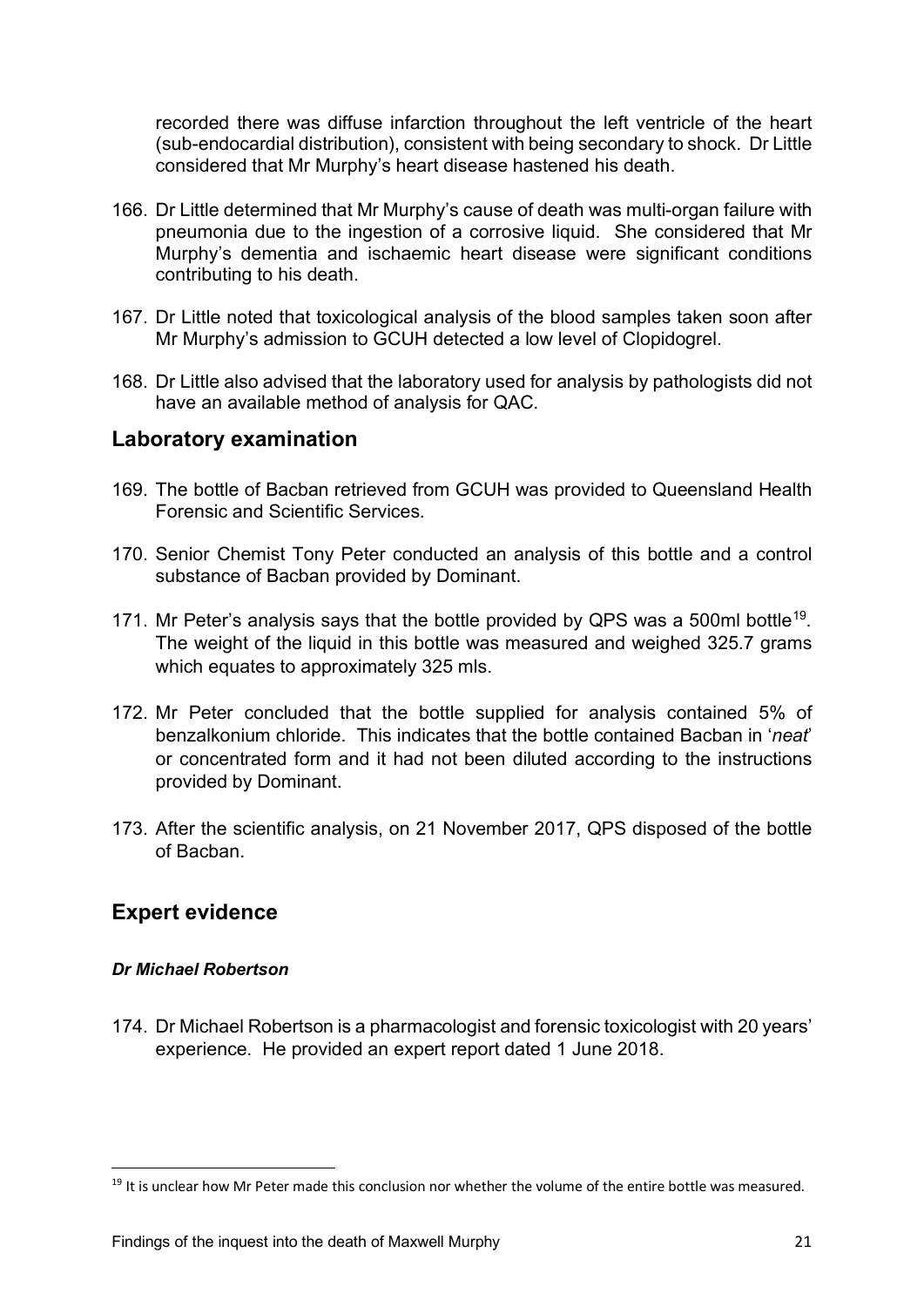- 175. Benzyldimethyldodecylammonium chloride is one of a number of QACs often referred to collectively as benzalkonium chloride<sup>[20](#page-23-0)</sup>.
- 176. Dr Robertson indicated that following exposure to low concentration (less than 1%) of QAC is generally absent or mild and transient. Adverse effects of ingesting QAC in concentrations above 1% are primarily mucosal and tissue irritation however depending on the concentration and amount ingested more serious adverse effects including death can occur.
- 177. Dr Robertson explained that common adverse effects following QAC ingestion include contact irritation, vomiting, diarrhoea and abdominal pain. More serious effects include muscle weakness, aspiration pneumonitis, central nervous system depression leading to coma and shock, hypotension, renal failure and death due to circulatory failure.
- 178. Dr Robertson was of the opinion that both the concentration and the total amount of QAC ingested needed to be considered together. Whilst the majority of documented poisonings suggested a concentration of 10% or more may reasonably lead to significant adverse effects including death, the European Medicines Agency also refers to an amount ingested of between 100mg/kg and 400mg/kg as being fatal. Dr Robertson considered that if Mr Murphy consumed 200mL of Bacban (at 5% concentration) then this would amount to 139mg/kg and within the potentially fatal range.
- 179. Dr Robertson indicated that it was likely the effects of ingesting 200ml of Bacban (at either 3% or 5% concentration) would be greater than ingesting 10 – 15ml. The higher the concentration, the greater the corrosive or irritant damage and the total amount of QAC (ie., the greater volume) ingested which leads to a larger amount being absorbed into the blood stream and a lesser dilution effect from liquids such as gastric fluid.
- 180. He noted predicting the actual physical effects at each concentration and volume would be speculative given variations in an individual's susceptibility to the chemical, the general age and health of the individual, any co-morbidities and whether any other medication/s contributed to the adverse effects. Dr Robertson considered the Clopidrogrel, an anti-coagulant medication, may exacerbate associated haemorrhage and bleeding because clotting from bleeding does not occur.
- 181. Dr Robertson considered that the symptoms Mr Murphy displayed (coughing, complaining of a burning sensation and coughing up frank blood) to be symptoms of having ingested QAC. The presence of frank blood indicated that first aid and hospital treatment should be sought to clarify the amount of damage that had been done.

<span id="page-23-0"></span><sup>&</sup>lt;sup>20</sup> Dr Robertson referred to benzalkonium chloride throughout his report and evidence however for ease and consistency, I have continued to refer to the compound as QAC.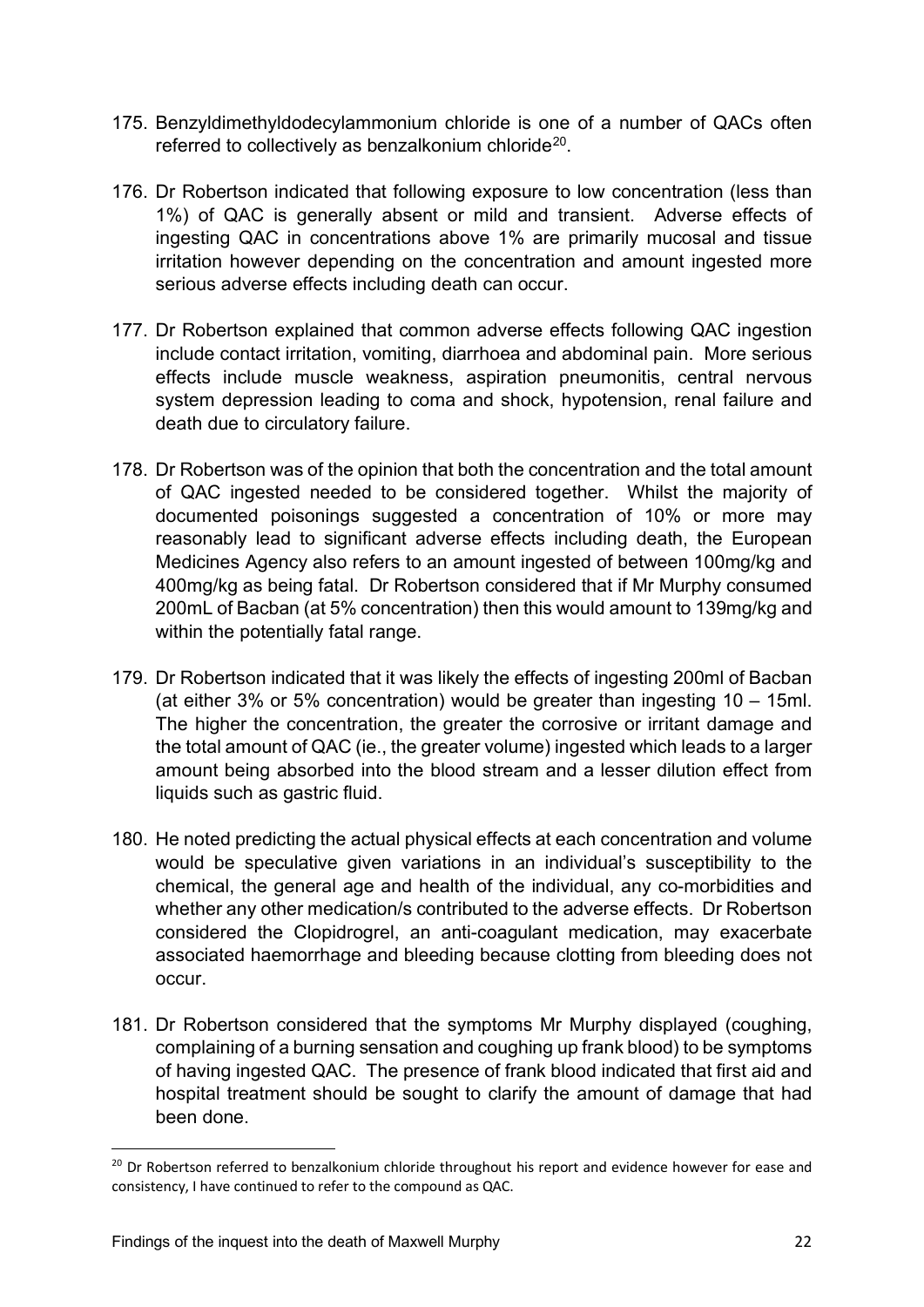- 182. Dr Robertson would not have expected the level of corrosive damage that was described in the autopsy report as a consequence of ingesting 10 – 15 mL of Bacban (at either 3% or 4.9% concentrate). However he considered that ingestion of either of these concentrations equivalent to or exceeding 200ml could have reasonably caused Mr Murphy's injuries, particularly in the presence of Clopidrogrel.
- *183.* Following receipt of Dr Robertson's report inquiries were made with two external laboratories as to whether Mr Murphy's blood sample taken at his admission to GCUH could be testing for the presence of QAC. Neither had a method available.

#### <span id="page-24-0"></span>*Dr David Spain*

- 184. Dr David Spain is a fellow of the Royal Australian College of General Practitioners and the Australasian College for Emergency Medicine. He holds specialist registration with AHPRA in emergency medicine. Dr Spain provided reports dated 14 December 2019 and 13 January 2020.
- 185. Dr Spain considered that ingestions of QAC were not a common occurrence and as a result there is not a large enough database to identify in medical literature the toxicity of different strength formats. QAC is known to cause chemical burns rapidly on contact with tissues. The effects will depend on the strength of the ingested substance as well as volume and duration of exposure. The higher the strength, the higher the volume or longer duration cause increased risk.
- 186. Dr Spain was presented with a variety of scenarios and asked what steps should have been undertaken by Lions Haven. These scenarios included various amounts of Bacban having been consumed and different concentrations of Bacban (concentrated versus diluted).
- 187. Dr Spain was of the opinion that, regardless of the amount believed to have been ingested, when he was first located, Mr Murphy was described as coughing, salivating and complaining that it was burning. Because of these symptoms, Dr Spain considered it was appropriate for medical advice to be sought (including advice from the PIC) and for medical treatment to be provided to Mr Murphy. This could either be by a general practitioner (**GP**) or, noting that the events occurred on a Friday afternoon and a GP may not be available to attend, by transporting Mr Murphy to hospital.
- 188. Dr Spain also considered it appropriate when (approximately an hour later) Mr Murphy was observed coughing and having difficulty swallowing, medical treatment (GP or hospital) should have been sought.
- 189. Finally, when Mr Murphy began coughing frank blood, Dr Spain was of the opinion that medical treatment should have been sought for Mr Murphy.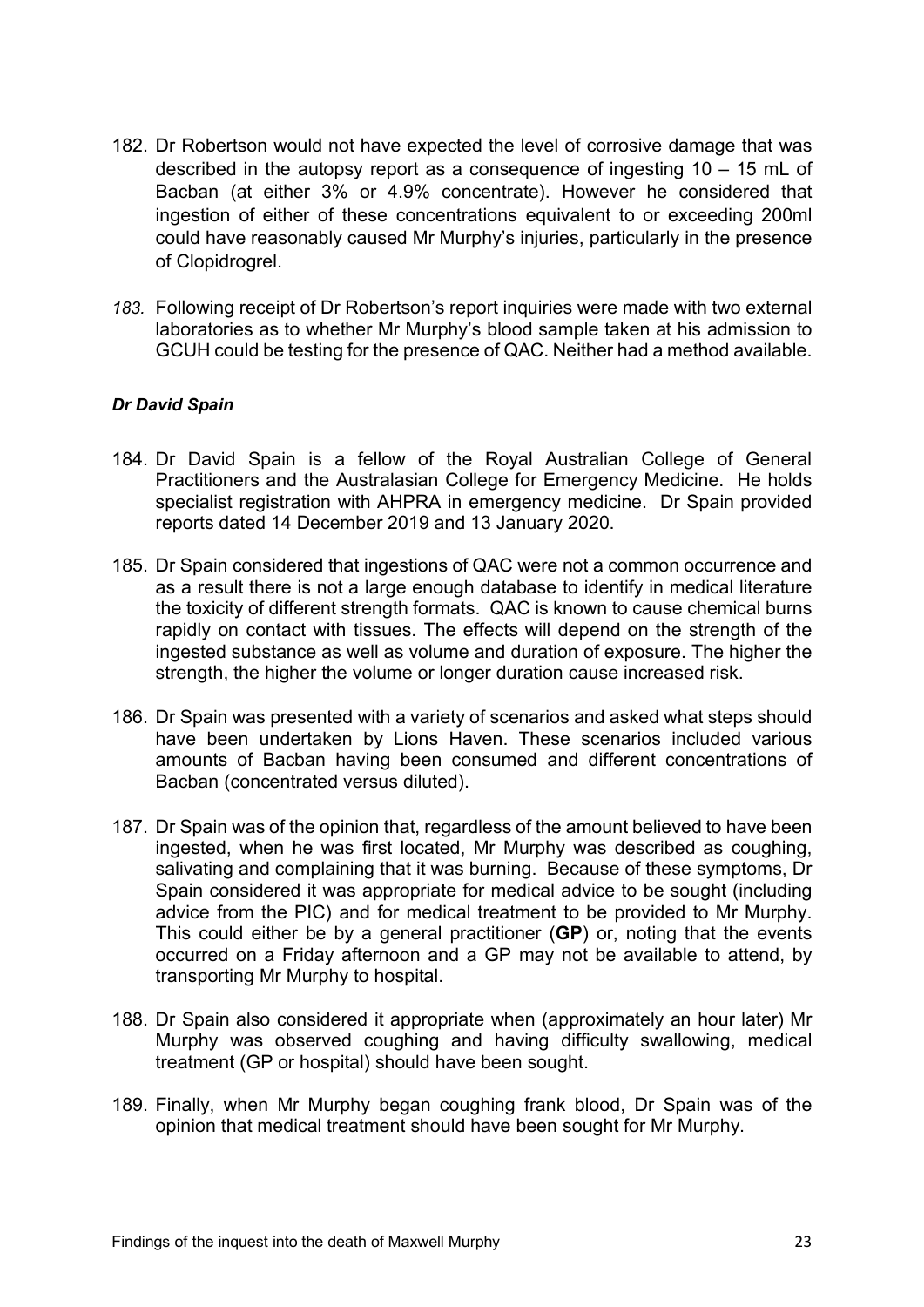- 190. Dr Spain noted that changing the volume of the amount thought to have been consumed by Mr Murphy would not change the treatment that should have been provided, however an increased volume made it more likely that a more significant injury was present.
- 191. Dr Spain concluded that Mr Murphy's death would not have been prevented if he had been taken to hospital earlier. This is because the greatest opportunity to reduce damage and potential for death lies in the first aid management (which must be provided within seconds to a few minutes). First aid is less effective when exposure has been due to ingestion because first aid attempts to dilute the liquid often leads to vomiting and further exposure of injury to the upper gastrointestinal tract when the chemical agent is regurgitated. Additionally, the patient may be unable to swallow due to the chemical ingested. Dr Spain noted that first aid in these instances is often limited and likely to be poorly effective. Dr Spain considered that significant knowledge of Bacban would not be expected in nursing home nursing staff or most medical practitioners so would only occur after expert advice is received from organisations like the PIC. Such consultation generally leads to delay outside the first aid timeframes. Thus, the time to recognise the problem and then access advice may be in excess of when first aid may be given or benefit may be anticipated.
- 192. Finally, Dr Spain noted that Mr Murphy had significant age and co-morbid illnesses including likely pre-existing ischaemic heart disease based on his regular medications, his age and post mortem findings. These increased his risk of death greatly.

## <span id="page-25-0"></span>**Conclusions**

- 193. Mr Murphy suffered from dementia, which was known by Lions Haven. This placed him at an increased risk of injury and misadventure as symptoms of dementia include forgetfulness and impairment of thinking abilities.
- 194. Ms Manson received appropriate chemical training, including safe storage of chemicals.
- 195. Ms Manson cleaned Murphy's room with a cleaning bottle which she did not take with her on her departure from his room. The only cleaning bottle located with Mr Murphy was a bottle of Bacban. I find that Ms Manson entered Mr Murphy's room with a bottle of Bacban and failed to remove this bottle from his room. There is no suggestion this was done deliberately, however this inadvertent error has directly let to Mr Murphy's death.
- 196. There was no system in place at Lions Haven to ensure that no chemicals and/or other cleaning items were inadvertently left in residents rooms.
- 197. Mr Murphy ingested an unknown quantity of liquid from the bottle of Bacban and possibly other substances that were located open in his bathroom. PCA Preston appropriately escalated her concerns regarding Mr Murphy to nursing staff.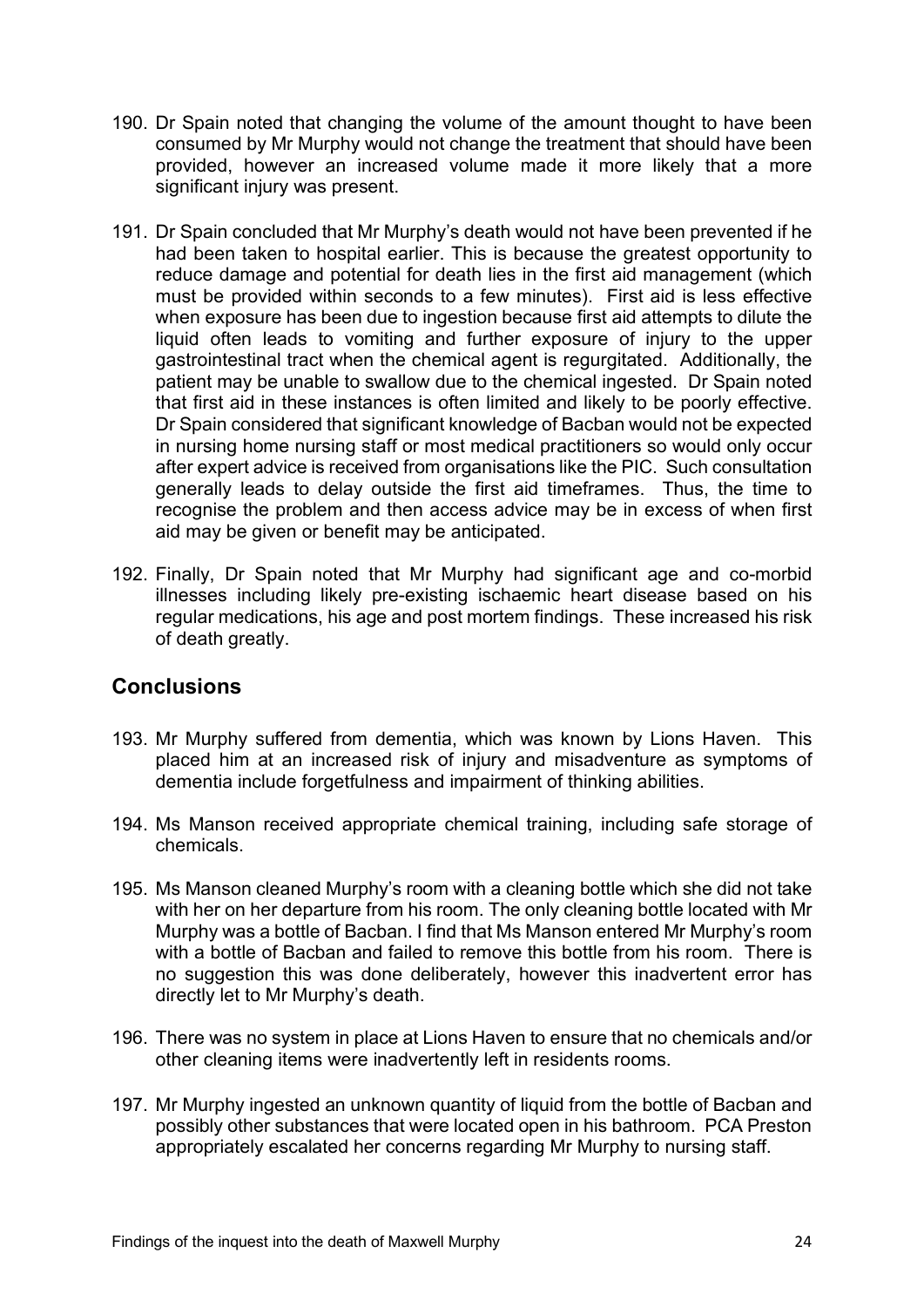- 198. RN Fox appropriately contacted the PIC however the PIC were given incorrect information – namely that Mr Murphy had consumed 10 – 15ml of Bacban and Mr Murphy was asymptomatic. The information that should have been conveyed was that Mr Murphy had consumed an unknown quantity of Bacban and he was coughing, salivating and complaining that '*it is burning*'. Additionally, information about Mr Murphy's medications, in particular the blood thinners, were not provided by RN Fox to NSW PIC nor did NSW PIC seek this information.
- 199. Had the PIC been advised that Mr Murphy was symptomatic, a recommendation would have been made for medical attention to be sought for Mr Murphy.
- 200. Had the PIC been advised that Mr Murphy had ingested a large quantity of Bacban, a recommendation would have been made for medical attention to be sought for Mr Murphy.
- 201. Instead, RN Marindire and RN Fox determined it was appropriate for Mr Murphy to remain at Lions Haven and that the QAS would be contacted if Mr Murphy deteriorated.
- 202. PCA Preston, with the benefit of having completed her nursing qualifications and obtaining experience in this area, says that the QAS should have been contacted once Mr Murphy was discovered having consumed Bacban because the quantity he had consumed was unknown.
- 203. Whilst some observations were obtained from Mr Murphy, these were inadequate as they were not recorded adequately in Mr Murphy's records.
- 204. When Mr Murphy started coughing up blood, PCA Preston again appropriately escalated her concerns to nursing staff. RN Marindire and EN Waddington attended but did not examine Mr Murphy nor did they take his vital observations. Despite an earlier agreement that QAS were to be contacted if Mr Murphy deteriorated, this did not occur.
- 205. Dr Spain considered that medical attention should have been sought for Mr Murphy at the time his ingestion was discovered and then later when he started to cough up blood.
- 206. After considering all of the evidence, I find that the response by Lions Haven nursing staff to Mr Murphy's ingestion and subsequent deterioration (at approximately 1616) was inadequate and Mr Murphy should have been transferred to hospital at around 1440 and 1620.
- 207. Instead, medical treatment was not sought for Mr Murphy until approximately two and a half hours after his ingestion was discovered. Earlier presentation to hospital is unlikely to have prevented Mr Murphy's death however it would have enabled Mr Murphy to have been made more comfortable.
- 208. I find it unlikely that Lions Haven staff indicated to QAS that Mr Murphy had swallowed 200mls of Bacban. No staff member had observed Mr Murphy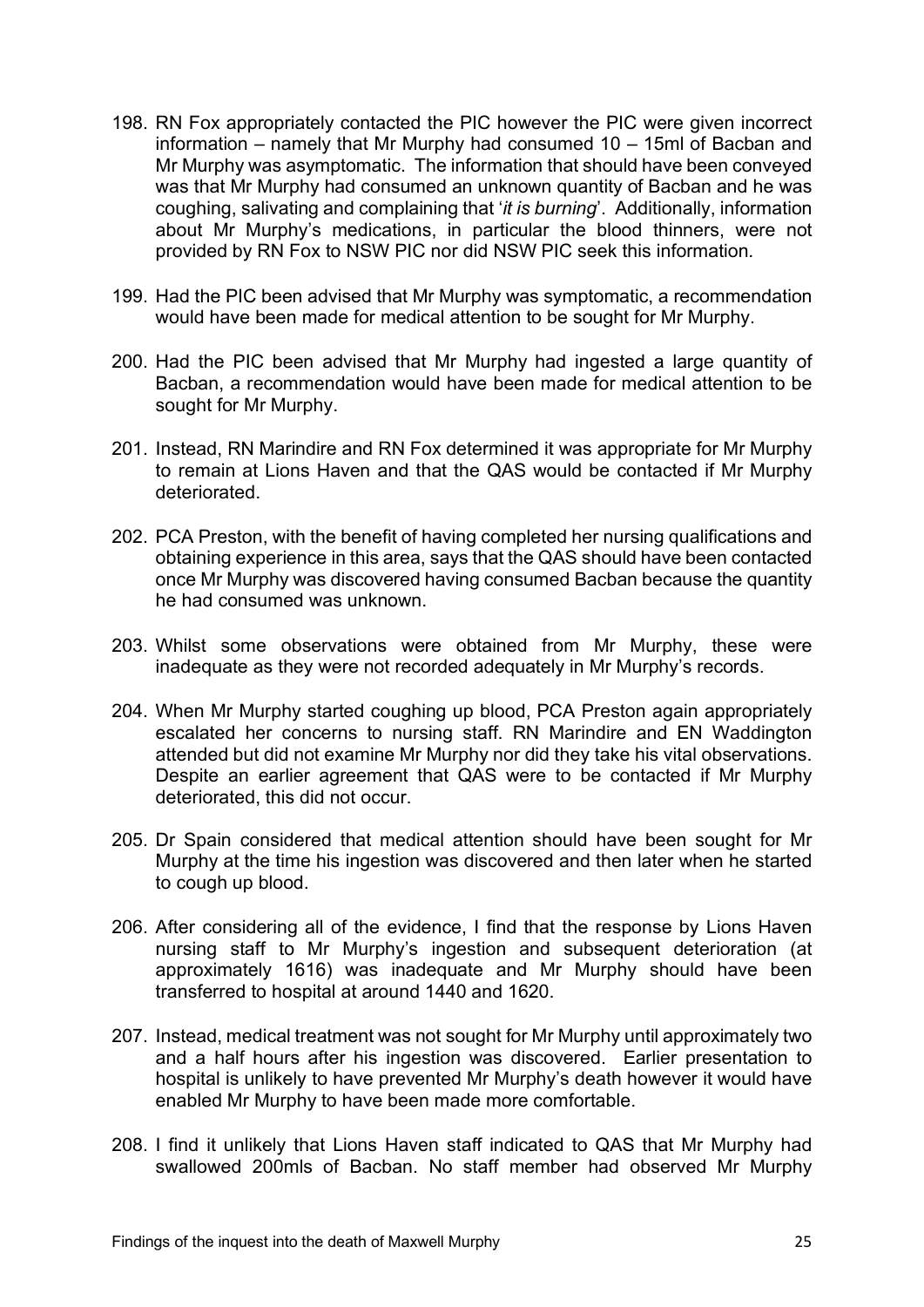consuming the Bacban. It is more probable that the ACPs observed the bottle and the liquid remaining and adopted a '*worst case*' position that the maximum amount had been consumed (ie., the different between the full container and the liquid remaining).

- 209. The bottle of Bacban located in Mr Murphy's room was transported by QAS with Mr Murphy to GCUH.
- 210. The bottle of Bacban has been described as 500ml, 600ml and 750ml. Unfortunately, the bottle has been disposed of. I find that the bottle was a 600ml bottle (based primarily on the dimensions of the bottle in the photographs taken at GCUH by Mr Murphy's family) and had approximately 325 mls of liquid remaining (based on the analysis by Mr Peter).
- 211. The bottle was not diluted according to the instructions provided by Dominant and instead of a dilution of 0.022% (the percentage of QAC if the dilution instructions were followed) the bottle contained 4.9% of QAC, which is the same concentration as the 5L bottles that were delivered to Lions Haven in concentrated form. Despite this information being available from February 2016 onwards, no investigations were undertaken by either the QPS, the Coroners Court of Queensland or Lions Haven to attempt to determine the identity of the person who failed to dilute the Bacban bottle according to the dilution instructions and whether this was intentional or unintentional. Due to the length of time that has elapsed since the subject events, such enquiries now would be futile.
- 212. The treatment provided by the QAS and GCUH was appropriate.
- 213. Mr Murphy's next of kin should have been advised of his transfer from Lions Haven to GCUH when the transfer occurred.
- 214. While Mr Murphy's blood sample (taken upon admission to GCUH) was not able to be accurately analysed, I conclude on the basis of the evidence that Mr Murphy died following an ingestion of QAC which was contained in the bottle of Bacban left in Mr Murphy's room. I find that there was a significant ingestion (ie. substantially more than 10 – 20ml) on the basis of the autopsy findings and expert evidence.

## <span id="page-27-0"></span>**Findings required by section 45**

- 215. In accordance with section 45 of the *Coroners Act 2003*, a coroner who is investigating a suspected death must, if possible, make certain findings.
- 216. On the basis of the evidence presented at the inquest, I make the following findings:
	- a. The identity of the deceased is Maxwell Murphy;
	- b. Mr Murphy died as a consequence of ingesting an unknown volume of Quaternary Ammonium Compound from a bottle of Bacban that was left in his room at Lions Haven for the Aged.